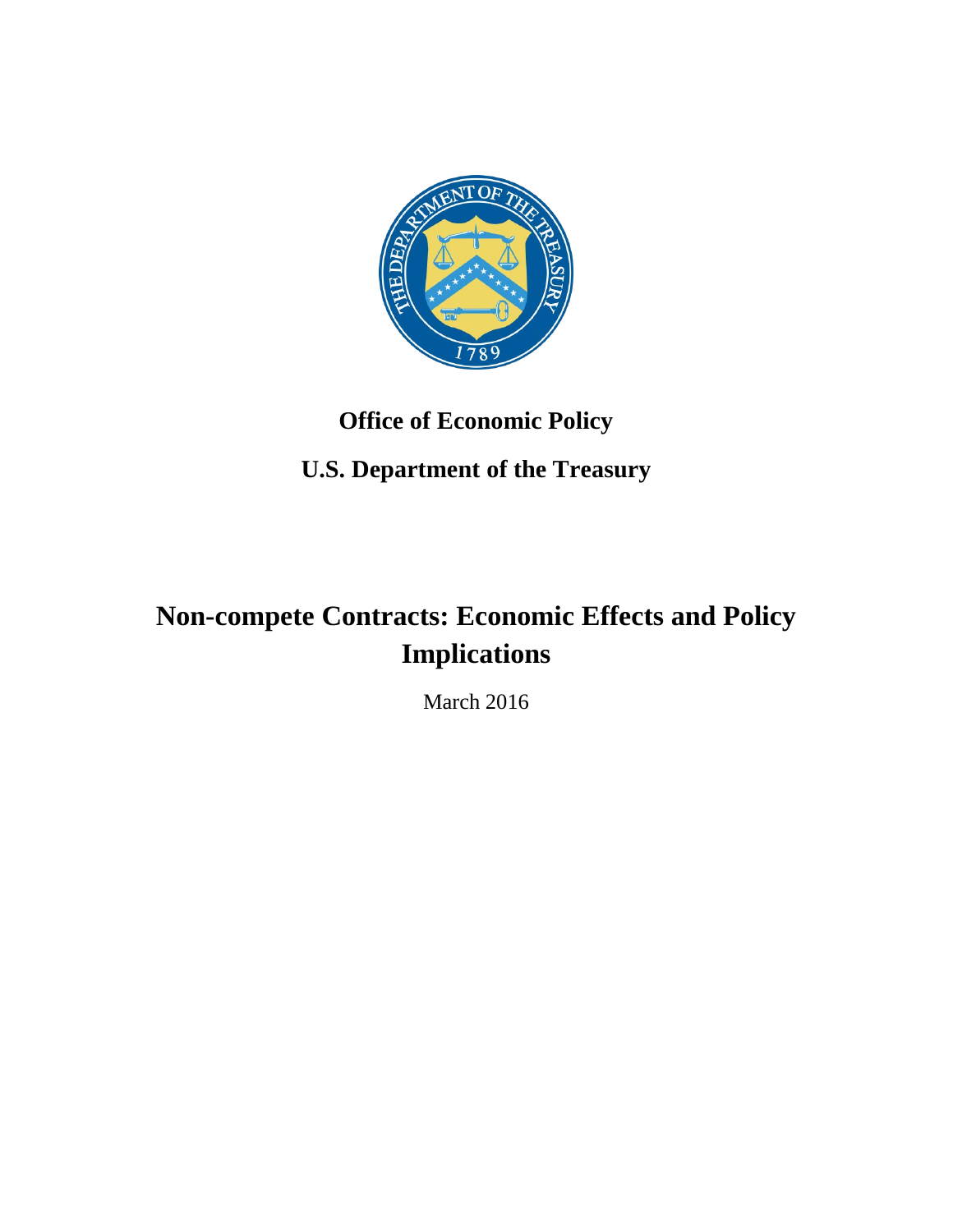### **Table of Contents**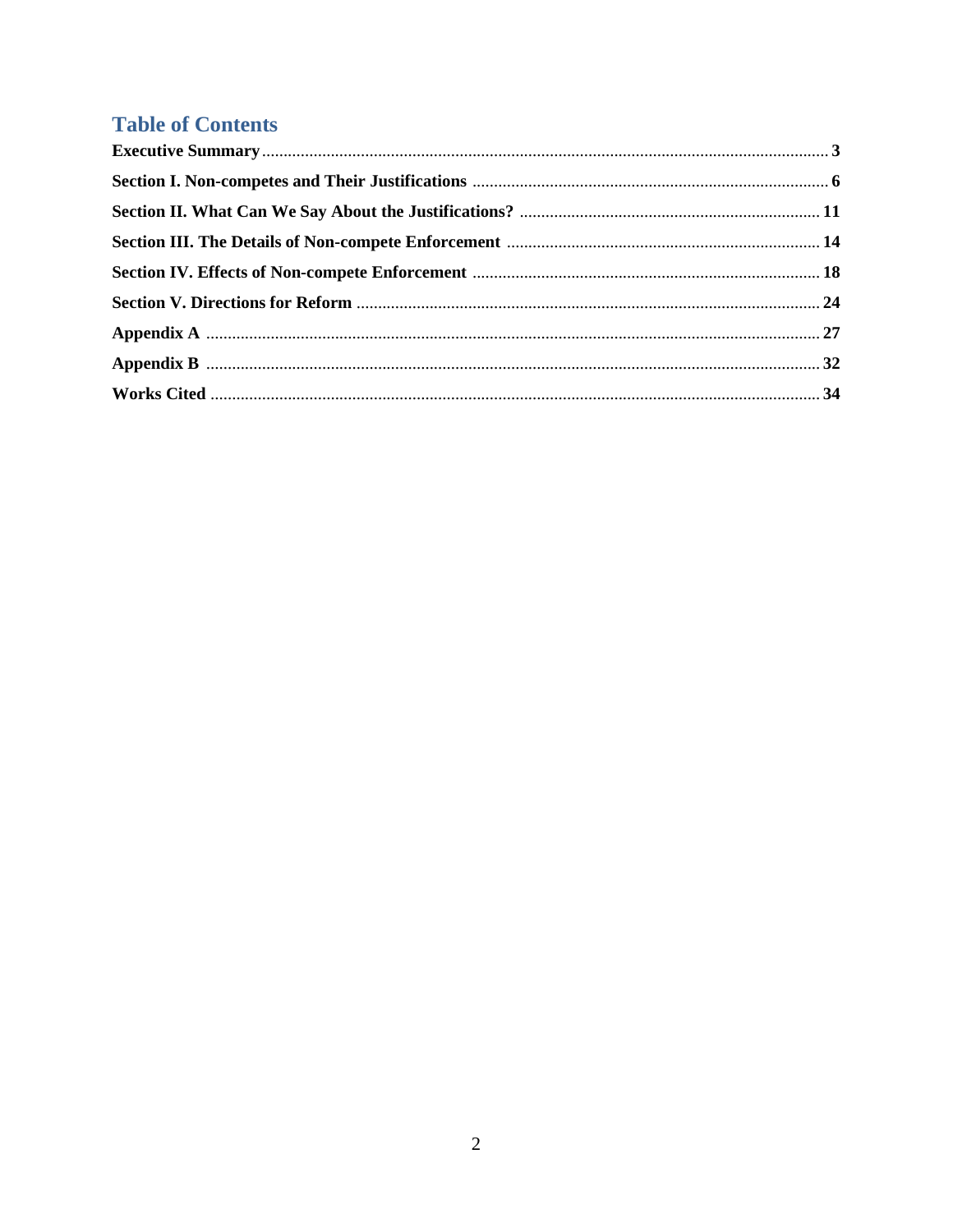# Executive Summary

Non-compete agreements are contracts between workers and firms that delay employees' ability to work for competing firms. Employers use these agreements for a variety of reasons: they can protect trade secrets, reduce labor turnover, impose costs on competing firms, and improve employer leverage in future negotiations with workers. However, many of these benefits come at the expense of workers and the broader economy. Recent research suggests that a considerable number of American workers (18 percent of all workers, or nearly 30 million people) are covered by non-compete agreements.<sup>[1](#page-2-0)</sup> The prevalence of such agreements raises important questions about how they affect worker welfare, job mobility, business dynamics, and economic growth more generally. This report presents insights from economic theory and evidence on the economic effects of non-compete agreements. It goes on to discuss policy implications, starting a discussion about how such agreements could be used in a way that balances the interests of firms with those of workers and society as a whole.

#### **Non-compete agreements have social benefits in some situations.**

- Non-competes are sometimes used to protect trade secrets, which can promote innovation.
- By reducing the probability of worker exit, non-competes may increase employers' incentives to provide costly training.
- Employers with especially high turnover costs could use non-competes to match with workers who have a low desire to switch jobs in the future.

#### **But non-compete agreements can also impose large costs on workers.**

- Worker bargaining power is reduced after a non-compete is signed, possibly leading to lower wages.
- Non-competes sometimes induce workers to leave their occupations entirely, foregoing accumulated training and experience in their fields.

<span id="page-2-0"></span><sup>&</sup>lt;sup>1</sup> These and other similar numbers throughout the executive summary and report are from Starr, Bishara, and Prescott (2015) and private correspondence with the authors. Note that all figures are preliminary and may change slightly.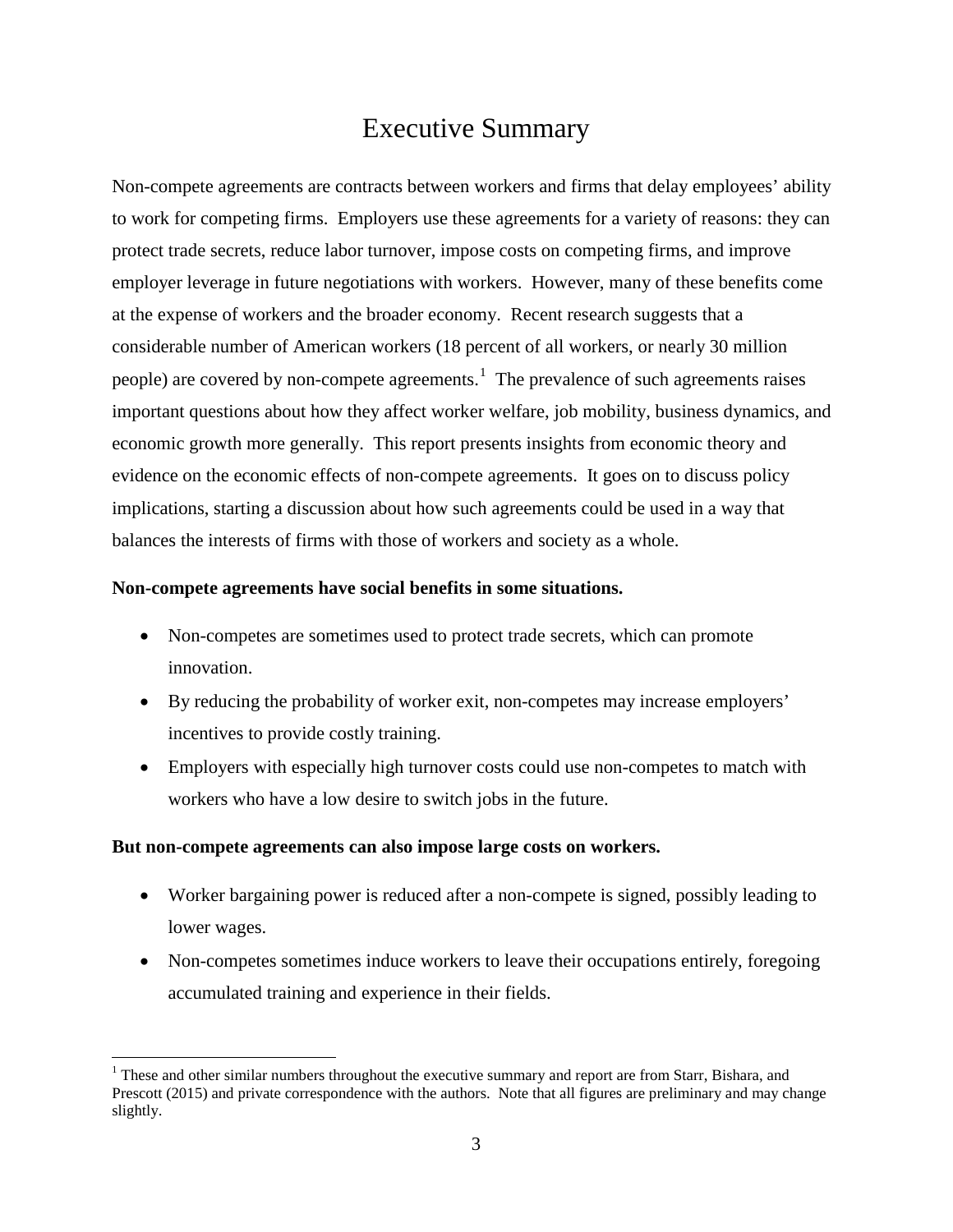• Reduced job churn caused by non-competes is itself a concern for the U.S. economy. Job churn helps to raise labor productivity by achieving a better matching of workers and firms, and may facilitate the development of industrial clusters like Silicon Valley.

### **Moreover, there is reason to believe that many specific instances of non-compete agreements are less likely to produce social benefits.**

- Non-competes are often used by employers in non-transparent ways:
	- o Many workers do not realize when they accept a job that they have signed a noncompete, or they do not understand its implications.
	- o Many workers are asked to sign a non-compete only after accepting a job offer. One lower-bound estimate is that 37 percent of workers are in this position.
	- o Many firms ask workers to sign non-competes that are entirely or partly unenforceable in certain jurisdictions, suggesting that firms may be relying on a lack of worker knowledge. For instance, California workers are bound by noncompetes at a rate slightly higher than the national average (19 percent), despite the fact that, with limited exceptions, non-competes are not enforced in that state. $2$
- Only 24 percent of workers report that they possess trade secrets. Moreover, less than half of workers who have non-competes also report possessing trade secrets, suggesting that trade secrets cannot explain the majority of non-compete activity.
- Non-competes are common among workers who report lower rates of trade secret possession: 15 percent of workers without a four-year college degree are subject to noncompetes, and 14 percent of workers earning less than \$40,000 have non-competes. This is true even though workers without four-year degrees are half as likely to possess trade secrets as those with four-year degrees, and workers earning less than \$40,000 possess trade secrets at less than half the rate of their higher-earning counterparts.
- Available evidence suggests that workers with a low initial desire to switch jobs are *not* more likely to match with employers who require non-competes.
- In some cases, non-competes prevent workers from finding new employment even after being fired without cause; in such cases, it is difficult to believe that non-competes yield social benefits.

<span id="page-3-0"></span> $2$  Depending on the facts of the individual case, such non-competes may be enforced in other states.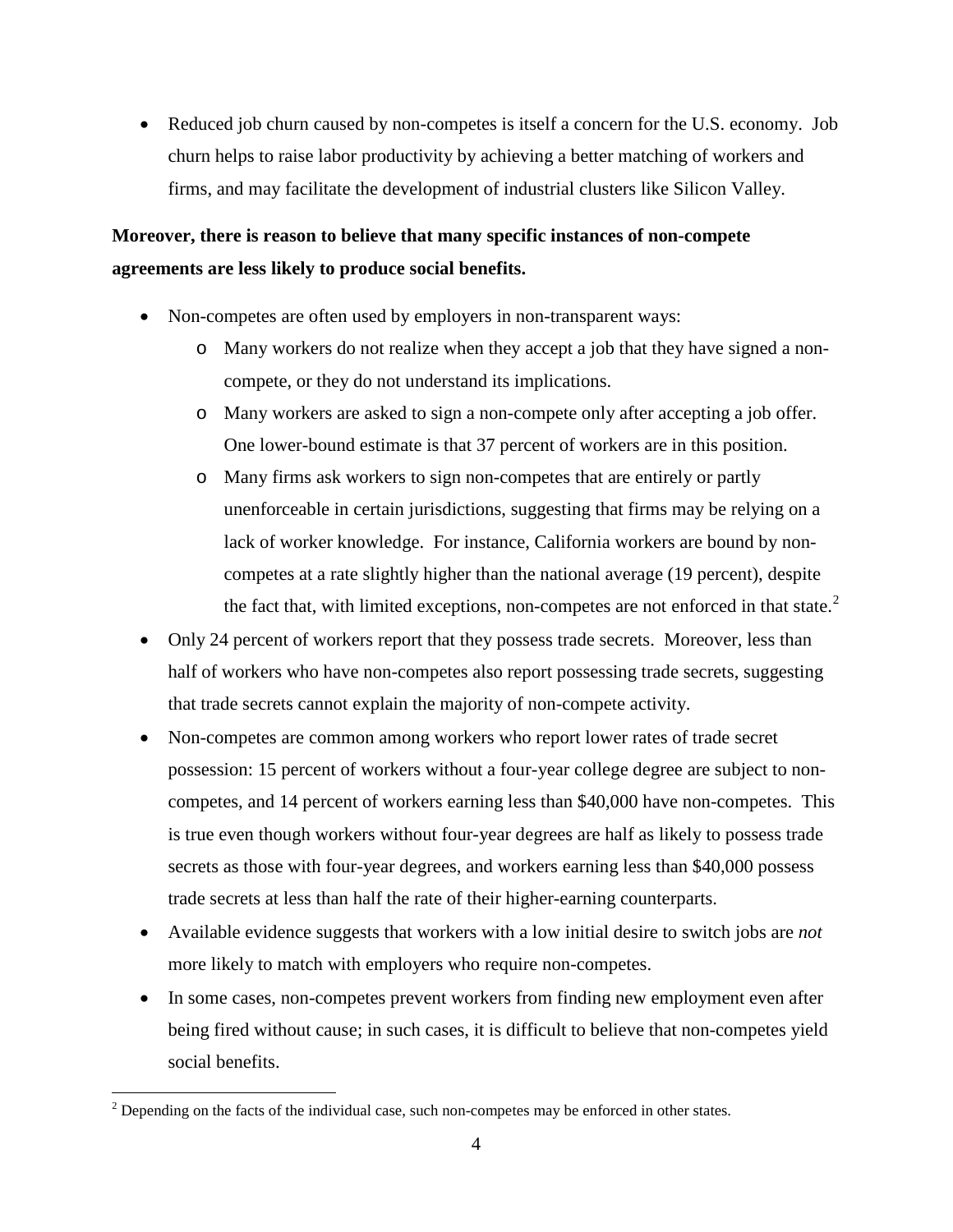#### **States vary greatly in the manner and degree to which they will enforce non-competes.**

- In some states, non-compete enforcement is determined by statute, while in others it is determined exclusively by case law.
- Some states refuse to enforce non-competes, or refuse to enforce non-competes that contain any unenforceable provisions ("red-pencil" doctrine), although a majority of states will modify overbroad non-compete contracts to render them enforceable ("bluepencil" and "equitable reform" doctrines).

### **The analysis in this report suggests several broad recommendations that would minimize the harms associated with non-compete agreements.**

- Increase transparency in the offering of non-competes.
- Encourage employers to use enforceable non-compete contracts.
- Require that firms provide "consideration" to workers bound by non-compete contracts in exchange for both signing and abiding by non-competes.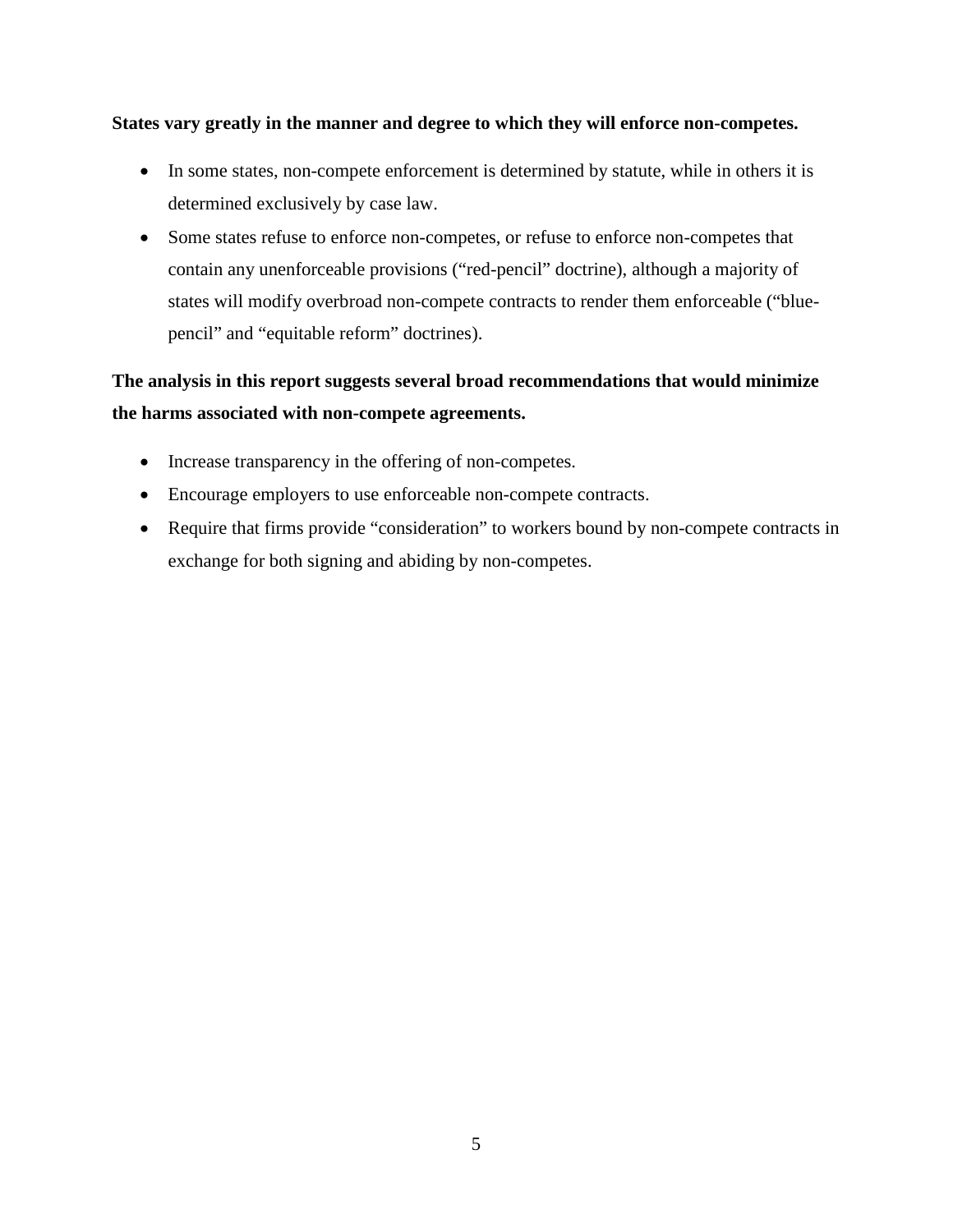# I. Non-competes and Their Justifications<sup>[3](#page-5-0)</sup>

Non-compete contracts – agreements between workers and firms that restrict workers' ability to take new employment – have a long history, but their scope, prevalence, and enforcement have varied widely across time and place. With the recent development of more comprehensive data on their usage, it has become more apparent that non-competes are an important labor market institution meriting careful study. Recent research shows that as many as 30 million workers are currently covered by non-compete agreements. While in some cases non-compete agreements can promote innovation, their misuse can benefit firms at the expense of workers and the broader economy. Details of non-competes and their enforcement have implications for worker bargaining power, job mobility, and economic growth. This report draws on insights from economic theory, as well as a rapidly growing body of empirical evidence, to help clarify thinking about non-competes and non-compete reform.

#### **What are non-competes and who is bound by them?**

Many employers ask their employees to sign non-compete agreements. The details of these contracts vary greatly across firms and states, but they share a common purpose: restricting the ability of a worker to compete with his or her current employer for some specified period of time, often in a specified geographic area. Typically, this takes the form of a prohibition on taking employment at a rival firm, where "rival" may be interpreted quite broadly to include all firms within a given industry.

Non-compete agreements have become quite common among a variety of types of workers. As shown in the chart below, roughly 18 percent of workers currently report working under a noncompete agreement and about 37 percent of workers report having worked under one at some point during their career. Although such agreements are less common among less-educated workers and lower-income workers, the fractions of these workers operating under one are still substantial. [4](#page-5-1)

<span id="page-5-0"></span><sup>&</sup>lt;sup>3</sup> This report benefited greatly from discussions with Professor Evan Starr, and we are grateful for his time and expertise. We also make extensive use of Starr, Bishara, and Prescott (2015). However, the views expressed here are not necessarily those of Starr and his coauthors, nor are they implicated in any errors. <sup>4</sup> See Starr, Bishara, and Prescott (2015).

<span id="page-5-1"></span>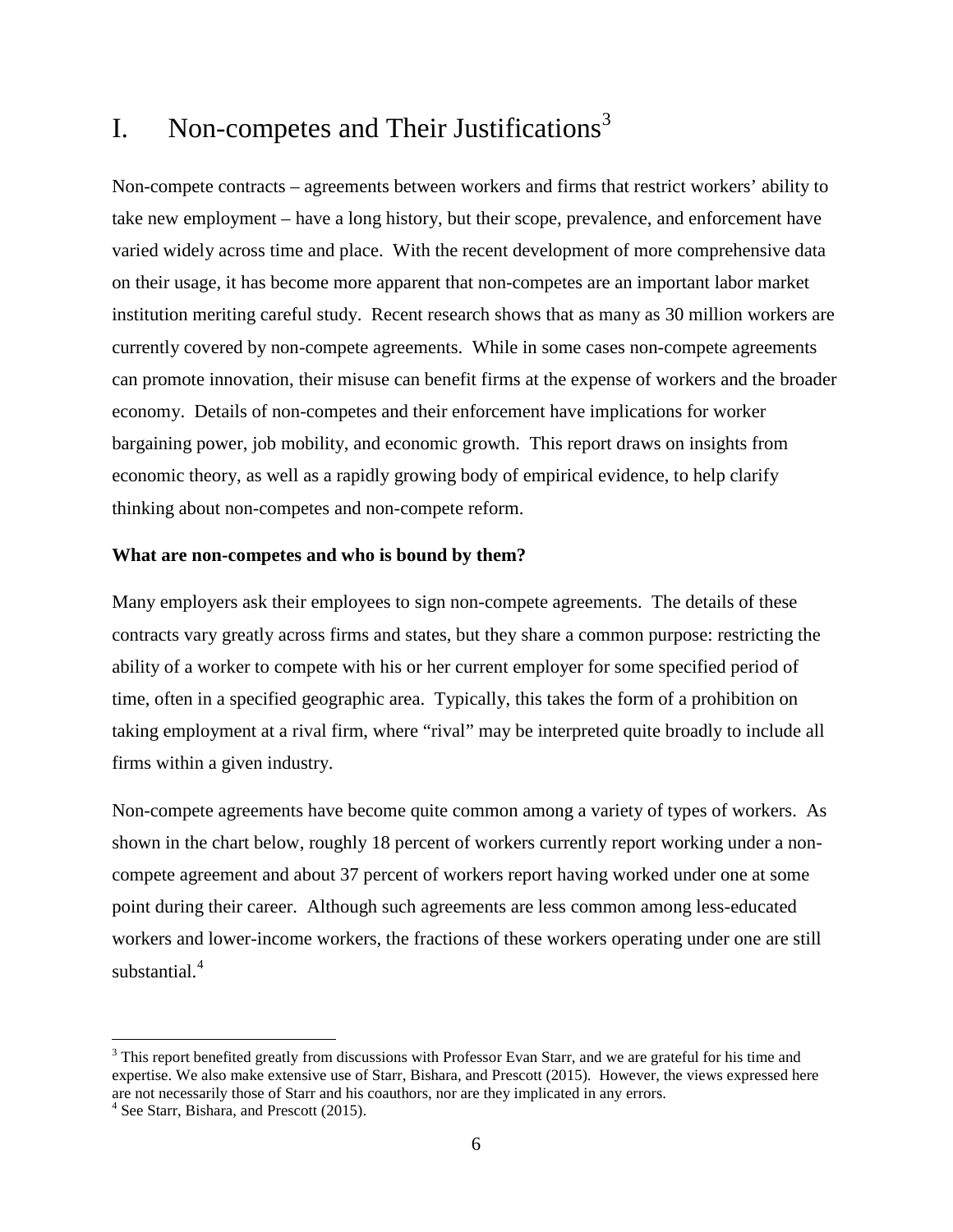

#### Percentage of Workers with Non-compete Agreements, by Group

#### **How are non-competes typically justified?**

The conventional picture of a workplace characterized by non-compete agreements is one that features trade secrets, including sophisticated technical information and business practices that firms have a strong interest in protecting. By preventing a worker from taking such secrets to a firm's competitors, the non-compete essentially solves a "hold-up" problem: *ex ante*, both worker and firm have an interest in sharing vital information, as this raises the worker's productivity. But *ex post*, the worker has an incentive to threaten the firm with divulgence of the information, raising his or her compensation by some amount equal to or less than the firm's valuation of the information. Predicting this state of affairs, the firm is unwilling to share the information in the first place unless it has some legal recourse like a non-compete contract.

Occasionally, client relationships are included along with trade secrets in this explanation (and are sometimes treated similarly as a matter of state law). However, it is not clear that relationships with clients constitute a socially valuable investment analogous to trade secrets.<sup>[5](#page-6-0)</sup> For this reason, trade secrets will be the focus of discussion in this report.

<span id="page-6-0"></span><sup>&</sup>lt;sup>5</sup> For instance, a trade secret involving intellectual property may be the product of expensive investments. If the investment had not been made, none of the benefits of the property would have been realized. By contrast, the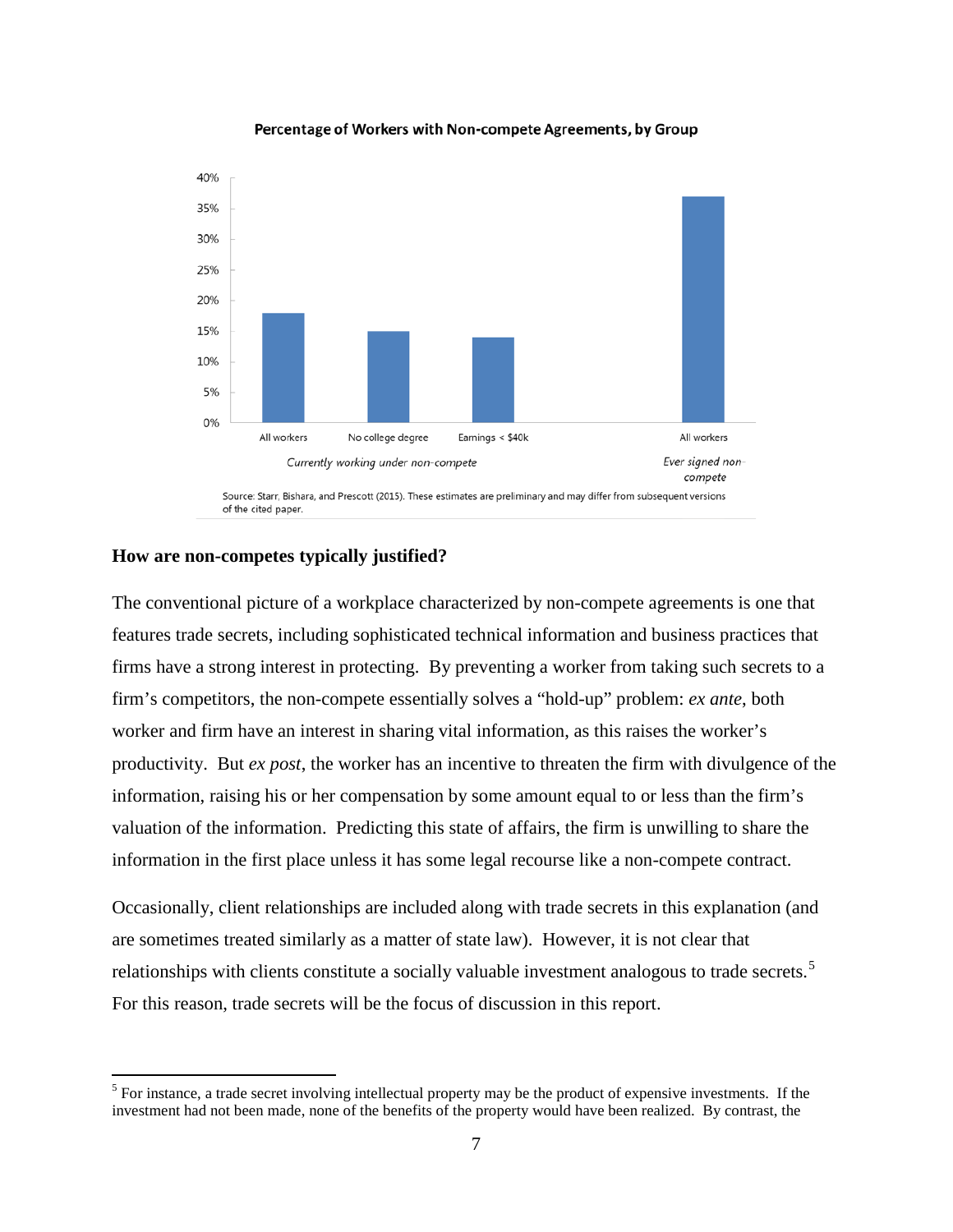While non-competes help solve the trade secrets "hold-up" problem, they are not the only tool at employers' disposal. States generally have laws prohibiting theft or disclosure of trade secrets. In addition, employers can use compensation schemes that discourage turnover for workers with trade secret access (e.g., employers may provide additional compensation contingent on the worker remaining at the firm). <sup>[6](#page-7-0)</sup> We provide further evidence regarding trade secrets later in the report.

#### **What are other possible explanations?**

What might explain the existence of non-competes among workers who are not plausibly affected by the sort of trade secrets discussed previously? A number of explanations have been suggested. One possibility (*training*) – which may coexist with either of the next two explanations – is that firms and workers use non-competes to encourage more investment in workers. In general, firms are reluctant to pay for training that improves a worker's "general" skills and makes her more valuable to it and other firms alike. Economists usually think of general training as occurring when workers accept wage cuts to compensate their employer for its expenses in providing the training.<sup>[7](#page-7-1)</sup> For various practical reasons, however, workers may be unwilling to pay for training.<sup>[8](#page-7-2)</sup> Non-competes offer an alternative: firms get an assurance that workers are unlikely to leave for some period of time, allowing the firm to capture more of the increased productivity from costly training it provides, and workers receive more training than they otherwise would.

Another possibility (*screening*) is that non-competes are an attempt by firms to preferentially hire workers with a low likelihood of departure. Underlying this alternative is the assumption that firms face substantial costs for hiring and separating with workers.<sup>[9](#page-7-3)</sup> Moreover, it is not obvious to firms which workers are most likely to exit, and workers cannot credibly assert their probability of leaving (i.e., all workers will pretend to have a very low probability, as this raises their perceived value to the firm). By making non-competes a condition of employment, firms

client, and their need for a good or service, presumably exist independently of any investment made by the employer.

<span id="page-7-0"></span> $\frac{6}{7}$  See Salop and Salop (1976) for one discussion of such a mechanism.<br>
<sup>7</sup> See Becker (1962).

<span id="page-7-1"></span>

<span id="page-7-2"></span> $8$  For instance, workers may be credit-constrained and unable to finance the training, or workers may have difficulty observing the quality of the training, rendering them less willing to pay for it. <sup>9</sup> See Hamermesh (1995).

<span id="page-7-3"></span>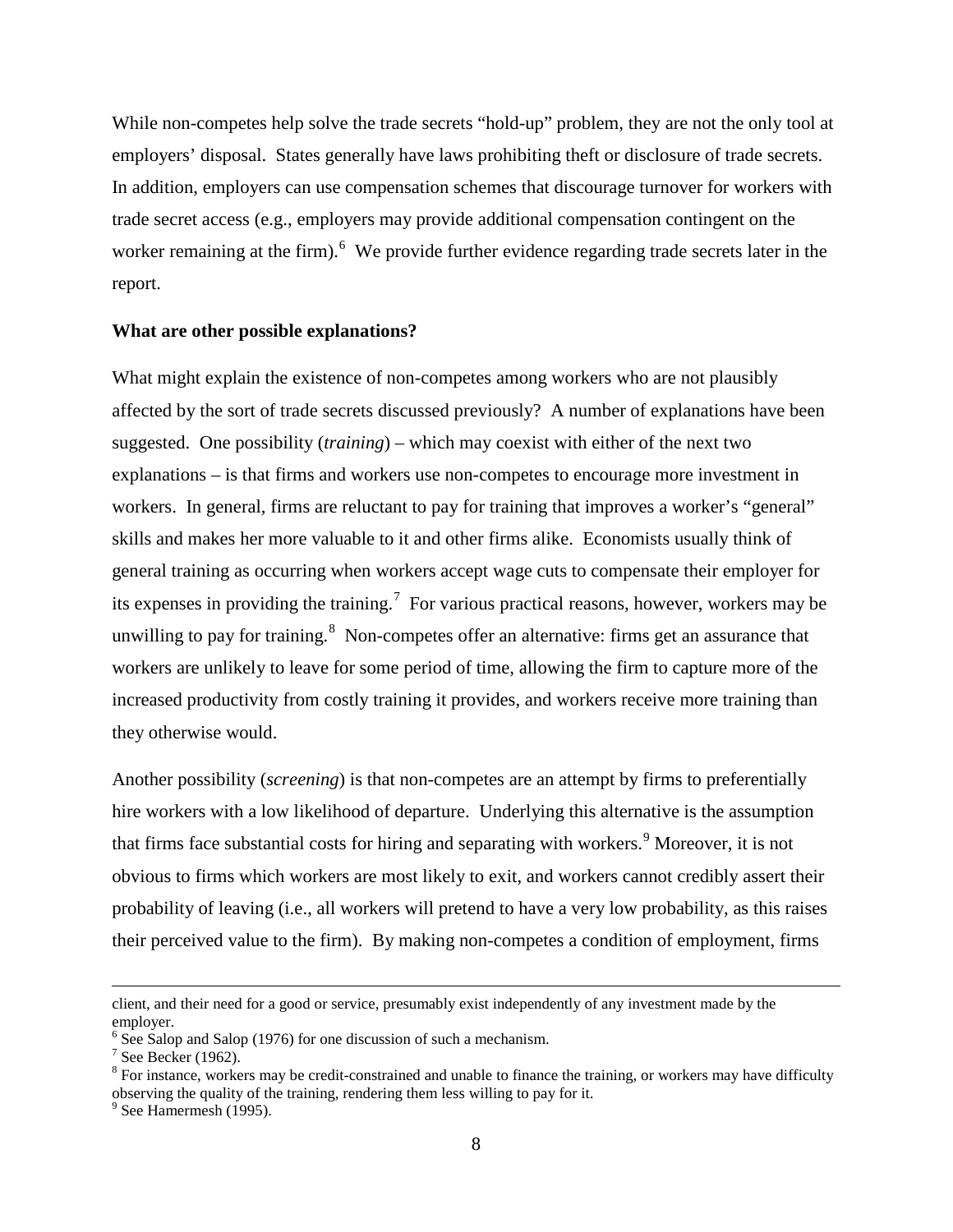reduce the value of the job to those workers who know they are likely to depart. For those workers who do not expect to leave imminently, the non-compete is less of an imposition. Note that in order for this explanation to be correct, prospective workers must understand the noncompete and its implications.

A final explanation (henceforth referred to as *lack of salience*) is that workers do not pay attention to non-compete contracts and do not realize how much bargaining power and future employment flexibility they are foregoing. Only later, when workers consider exiting a firm, do they become aware of the existence and/or implications of the non-compete agreement.<sup>[10](#page-8-0)</sup> Other workers may be aware of the non-compete, but only after it is presented to them once they have accepted a position or started working, and not at the time the job offer was originally extended. According to this explanation, only employers benefit from the non-compete, as they obtain increased bargaining power in future wage negotiations, reduced turnover costs, and possible impairment of rivals' ability to hire.

#### **How do the different non-compete explanations affect the optimal policy response?**

The explanations for non-compete agreements described above have different implications for the desirability of such agreements. Thinking through these implications helps to shed light on the appropriate policy response. The first three explanations – trade secrets, training, and screening – suggest that non-competes can be socially desirable. The last explanation, lack of salience, suggests that non-competes are socially harmful.

The conventional explanation for non-compete agreements involving protection of trade secrets is a potentially strong justification for such agreements where it genuinely applies, and where other devices for protection of employers (like trade secrets law) are not effective. As previously discussed, non-competes can encourage additional economic activity and broader information sharing when trade secrets are significant.

The training and screening explanations for non-compete agreements also suggest social benefits. If worker training is sufficiently enhanced by the availability of non-competes, or if

<span id="page-8-0"></span> $10$  Research in other contexts has found a large role for salience considerations. See Kahneman (2003) for a discussion of salience as it relates to behavioral economics, and Feldman, Katuscak, and Kawano (2016) for an example from the tax literature.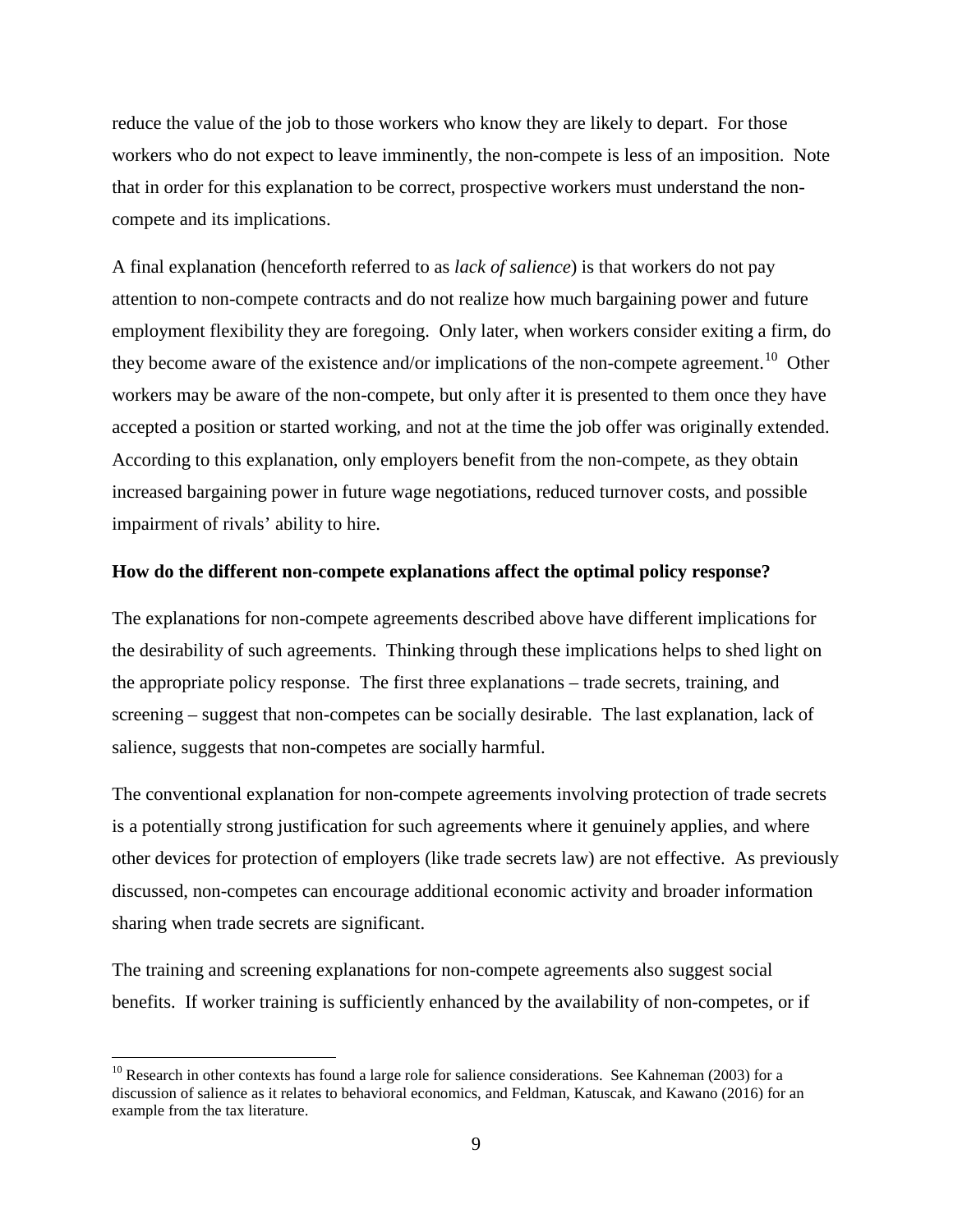firms with unusually high separation costs are able to match more appropriately with workers, both worker and firm are better off. Balanced against these benefits are the social costs associated with diminished mobility.

The final explanation for non-compete agreements – lack of salience – implies that noncompetes are merely a costly transfer from workers to firms, made possible by workers' lack of awareness. According to this explanation, non-competes lead to diminished worker mobility and a loss of human capital, with no corresponding benefit to society. When workers are legally prevented from accepting competitors' offers, those workers have less leverage in wage negotiations and fewer opportunities to develop their careers outside of their current firm. By contrast, the firms using non-competes benefit through reduced turnover costs, increased bargaining power, and denial of valuable employees to competitors.

Constructing ideal policy for non-competes requires determining which explanation is most relevant for a particular type of worker (i.e., for low-skill service workers vs. high-skill IT workers), and balancing the trade-offs between non-competes' benefits and their undesirable consequences. For instance, low-wage workers may be particularly poorly served by noncompetes due to the lower likelihood that trade secrets are relevant.

However, it is not always easy to distinguish among the different explanations for non-competes, and several possible reforms are beneficial regardless of the underlying explanation. For example, measures to improve the salience and transparency of non-competes and non-compete enforceability are broadly useful and will help to minimize the worst effects of non-competes.

In Section V, some directions for policy reform are described and their reasoning briefly explained.

10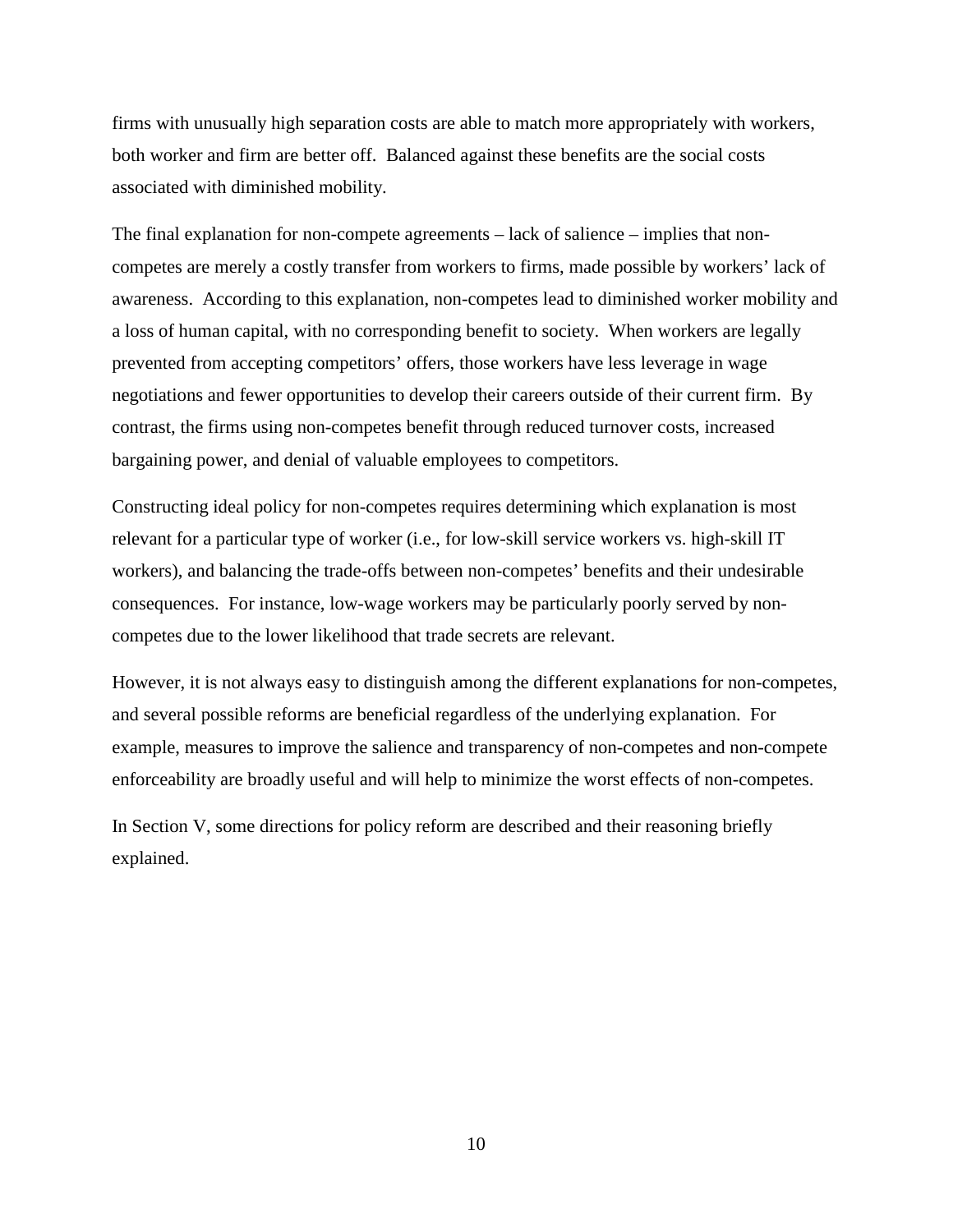## II. What Can We Say About the Justifications?

Research on non-competes is still at an early stage. However, a recent paper provides comprehensive data on workers with non-competes, answering many of the most important questions about these workers.<sup>[11](#page-10-0)</sup> In addition to collecting information on the characteristics of workers who sign non-competes, this research also examines the extent to which workers with non-competes actually interact with clients, have access to client-specific information, and work with trade secrets.<sup>12</sup> This section summarizes the literature examining the different rationales for non-compete agreements.

*Protecting trade secrets*. If protection of trade secrets were the main explanation for noncompete agreements, then one would expect such agreements to be highly concentrated among workers with advanced education and occupations likely to feature trade secrets.<sup>[13,](#page-10-2)[14](#page-10-3)</sup> However, the fraction of workers without a four-year college degree reporting a current non-compete agreement is about [15](#page-10-4) percent, only slightly below the 18 percent share for all workers.<sup>15</sup> While engineering and computer/mathematical occupations have the highest non-compete prevalence at slightly more than one-third, occupations like personal services and installation and repair also include many workers with non-competes, at about 18 percent. When entry-level workers at fast food restaurants are asked to sign two-year non-competes, it becomes less plausible that trade secrets are always the primary motivation for such agreements.<sup>[16](#page-10-5)</sup>

Unsurprisingly, workers who reported access to trade secrets were much more likely to be bound by a non-compete, with about a 25 percentage point higher probability than those who report no interaction with clients, no access to client-specific information, and no possession of trade secrets. The link between client access and non-competes is not as strong: those who report such

<span id="page-10-1"></span><span id="page-10-0"></span><sup>&</sup>lt;sup>11</sup> See Starr, Bishara, and Prescott (2015).<br><sup>12</sup> As the authors' data is collected through an online survey, achieving a representative sample may be challenging. The authors note, however, that more traditional survey designs face similar difficulties.

<span id="page-10-2"></span><sup>&</sup>lt;sup>13</sup> Note that not all trade secrets are equivalent from an economic perspective. Though the legal definition of trade secrets embraces a wide variety of private information (e.g., fast-food recipes), some of these examples may not involve a substantial "hold-up" problem of the kind described above.

<span id="page-10-3"></span> $14$  See Starr, Bishara, and Prescott (2015) for evidence that occupations and income groups differ substantially in the degree to which they involve trade secrets.<br><sup>15</sup> See Starr, Bishara, and Prescott (2015).

<span id="page-10-4"></span>

<span id="page-10-5"></span><sup>&</sup>lt;sup>16</sup> See [http://www.forbes.com/sites/clareoconnor/2014/10/15/does-jimmy-johns-non-compete-clause-for-sandwich](http://www.forbes.com/sites/clareoconnor/2014/10/15/does-jimmy-johns-non-compete-clause-for-sandwich-makers-have-legal-legs/)[makers-have-legal-legs/.](http://www.forbes.com/sites/clareoconnor/2014/10/15/does-jimmy-johns-non-compete-clause-for-sandwich-makers-have-legal-legs/)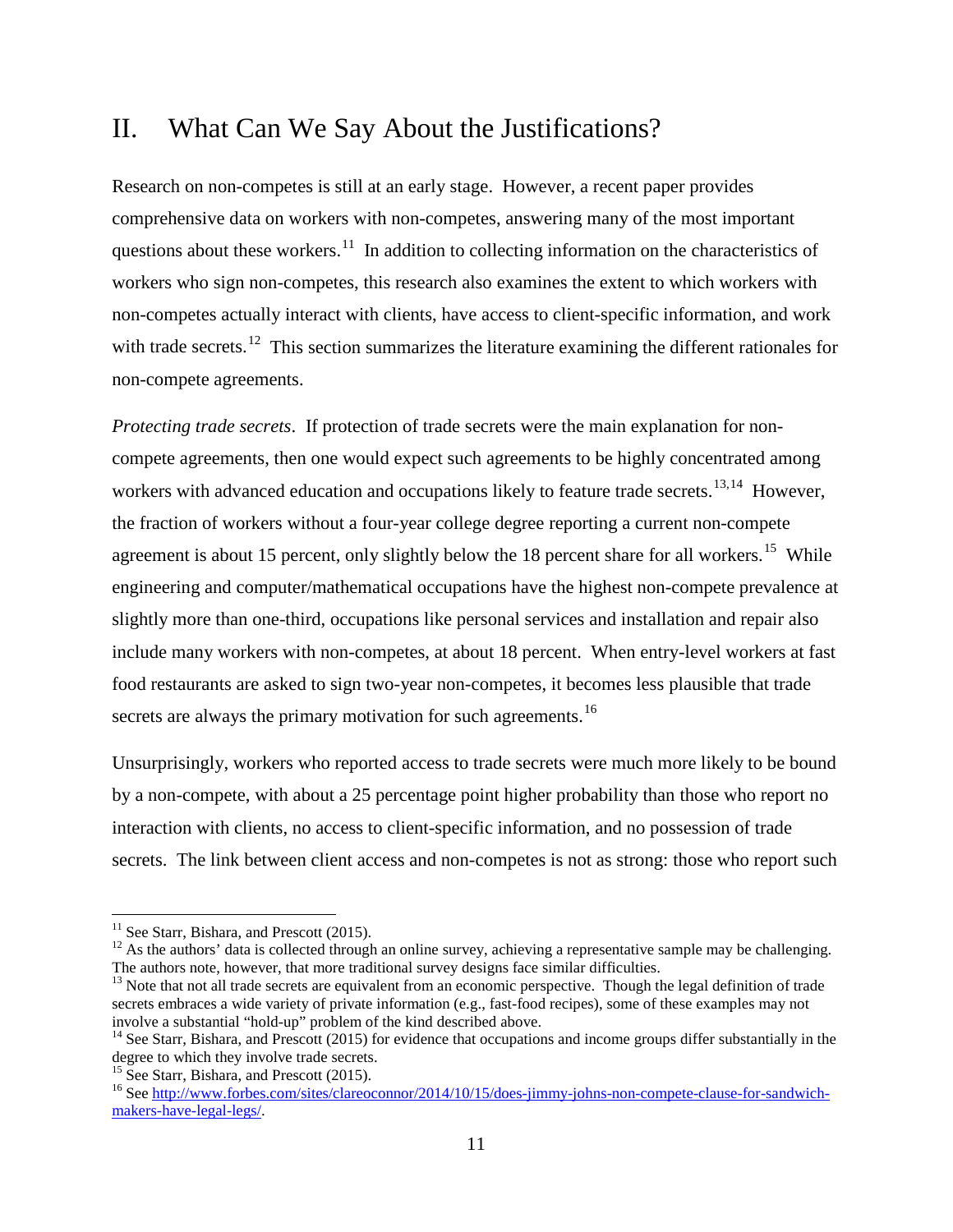access (but no trade secrets) have about a 7 percentage point higher probability of a noncompete. However, less than half of all workers with non-competes report possessing trade secrets. Together, these findings suggest that the trade secrets explanation is likely part, but not all, of the story of non-competes.

*Encouraging training*. Non-compete enforcement is associated with more worker training. Evan Starr finds that a "one standard deviation increase in a state's overall enforceability level increases the probability that the average high litigation occupation receives firm-sponsored training by 2.4% relative to low litigation occupations."[17](#page-11-0) Interestingly, this work finds that when states require firms to offer substantial "consideration" along with a non-compete (e.g., promotions, training, and higher wages), both training and wage outcomes for workers are improved.

*Facilitating screening*. Starr, Bishara, and Prescott have developed data that are directly relevant to the question of screening by asking their survey respondents how long they expected to work for their current employer, then comparing the responses of workers who have and have not signed non-competes. Interestingly, after controlling for various demographic and economic variables, there is no relationship between expected tenure and likelihood of having signed a non-compete. This result suggests that screening is not an important part of the non-compete story.

*Exploiting lack of salience.* Several pieces of evidence suggest that employers are relying on workers' incomplete understanding of non-compete agreements. First, employers often require that workers sign non-compete agreements even in states that refuse to enforce them. For example, in California, which (with limited exceptions) does not enforce non-compete agreements, the fraction of workers currently under a non-compete is 19 percent, which is slightly higher than the national average.

Second, a separate survey, exclusively focused on members of the Institute of Electrical and Electronics Engineers, reports that "…barely 3 in 10 workers reported that they were told about the non-compete in their job offer. In nearly 70% of cases, the worker was asked to sign the

<span id="page-11-0"></span><sup>&</sup>lt;sup>17</sup> See Starr (2015), page 3. "Enforceability level" is defined by Starr to capture all the dimensions of non-compete enforcement, and "high-litigation" refers to occupations characterized by more legal action related to non-compete contracts.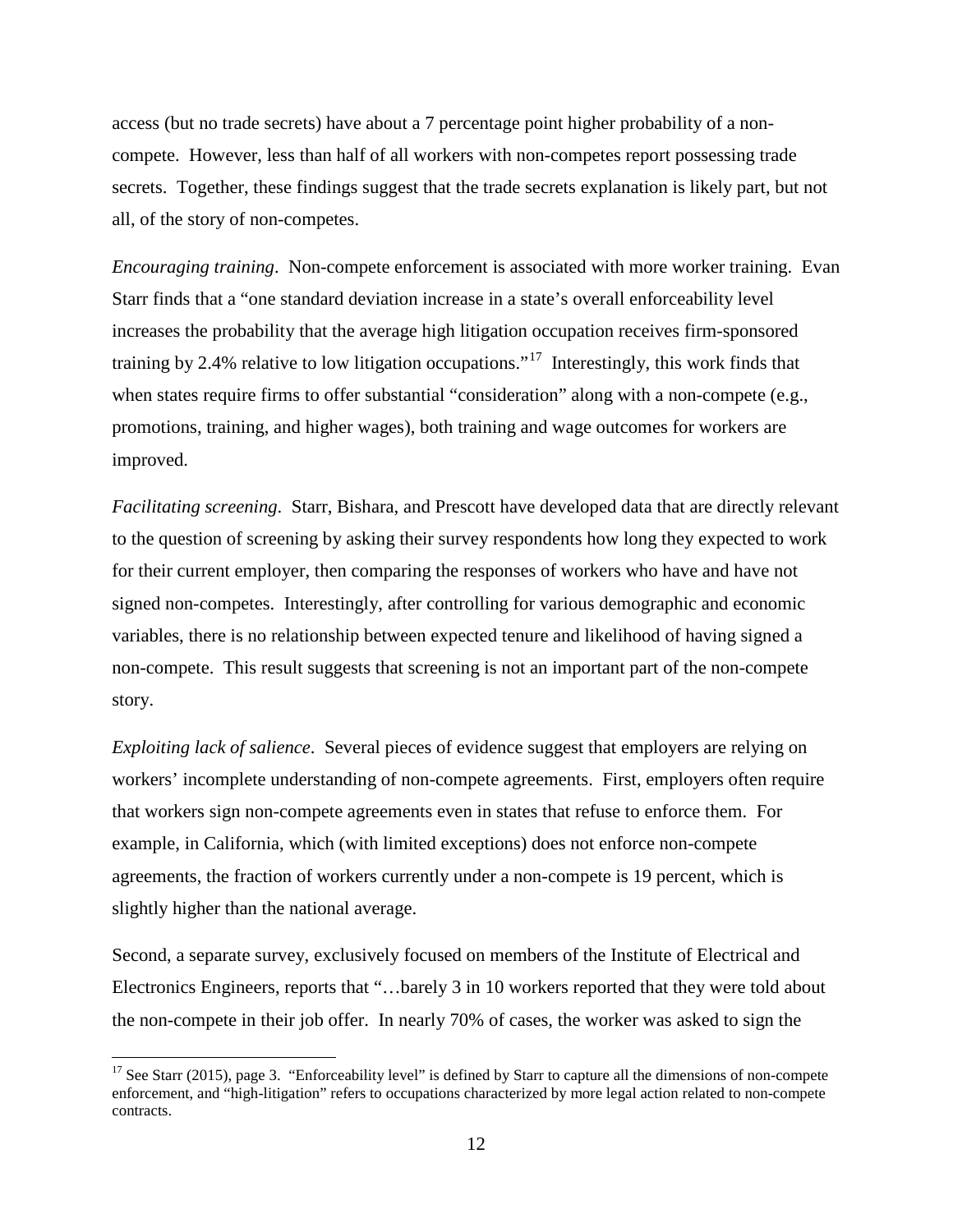non-compete after accepting the offer – and, consequently, after having turned down (all) other offers. Nearly half the time, the non-compete was not presented to employees until or after the first day at work."[18](#page-12-0) This evidence is especially powerful insofar as it applies to highlyeducated, high-wage workers who might be considered more likely to understand the process surrounding non-competes. Even in cases where the conventional explanation of trade secrets has a surface plausibility, firms often delay the presentation of non-competes. This behavior would not be necessary if non-competes were a mutually-beneficial arrangement.

Finally, Starr, Bishara, and Prescott (2015) find that only 10 percent of workers with noncompetes report bargaining over their non-compete, with 38 percent of the non-bargainers not realizing that they could even negotiate.<sup>19</sup> Moreover, workers appear confused as to whether non-competes are even enforceable in their states. In preliminary work by Starr and coauthors, workers are shown to be frequently incorrect or unsure as to whether their non-competes are actually enforceable. Again, this is not consistent with a "perfect information" setting in which workers knowingly accepted the limitations imposed by non-competes.

<span id="page-12-0"></span> $18$  See Marx and Fleming (2012), page 49.

<span id="page-12-1"></span><sup>&</sup>lt;sup>19</sup> See Starr, Bishara, and Prescott (2015).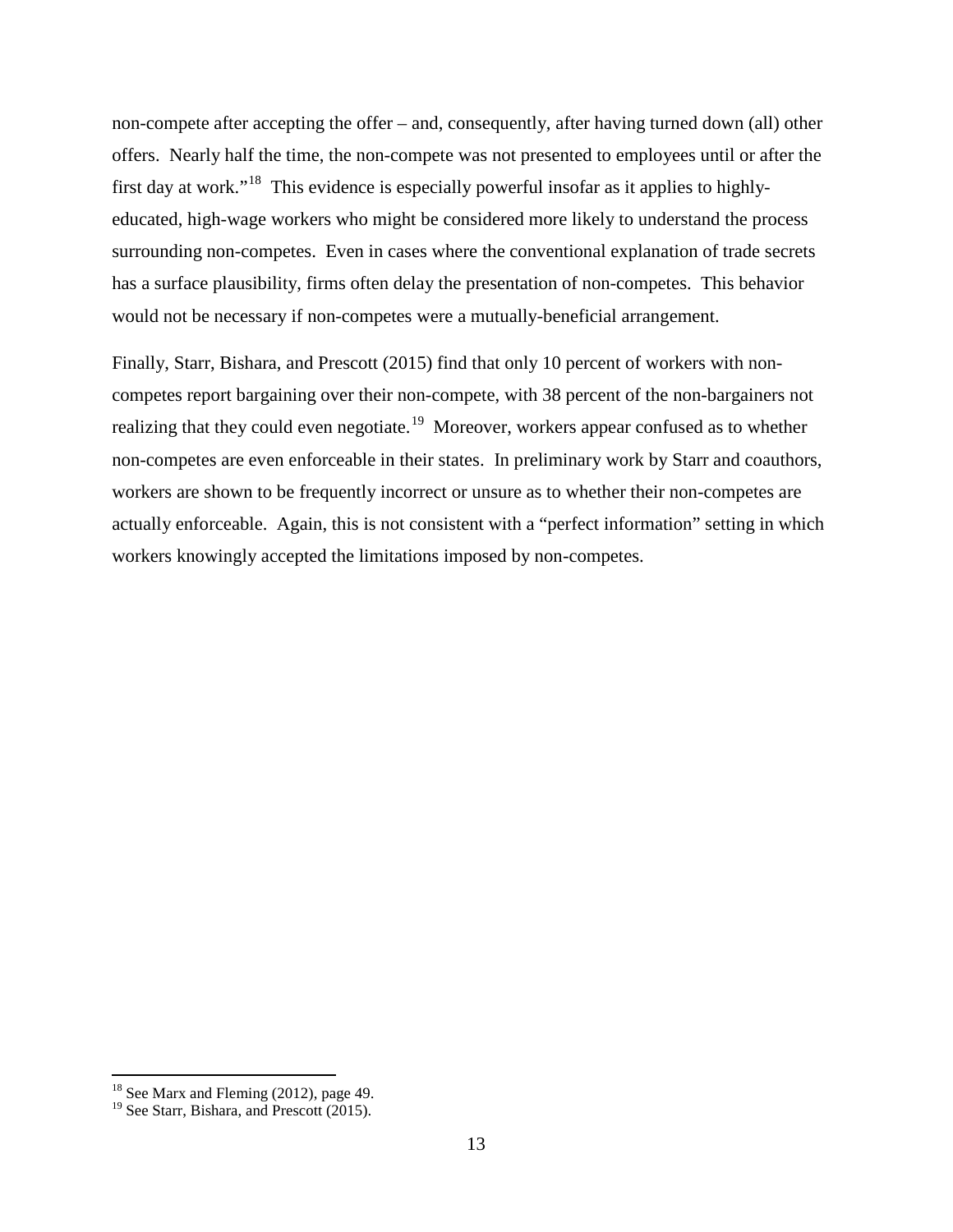# III. The Details of Non-compete Enforcement

Non-compete enforcement differs significantly across states. Some relevant terms of art are defined below.

**Non-compete contract**: A contract that delays or in some other way restricts a worker's ability to compete with a previous employer. Typically this entails restrictions on future employment.

**Consideration**: A benefit received by a signatory to a contract. Generally, both parties must receive consideration in order for a contract to be valid. Consideration commonly includes property or promises of specific actions. In the case of a non-compete, consideration may sometimes refer to wage increases, promotions, or continued employment (sometimes including hiring).

**Protectable interests**: These are the aspects of an employer-employee relationship that provide the legal motivation for a non-compete agreement. They vary state to state, but frequently include trade secrets, confidential information, goodwill, and/or client relationships. Some states additionally provide protection for special training.

**Red-pencil doctrine**: Doctrine prevailing in some states requiring that courts must declare an entire non-compete contract void if one or more of its provisions are found to be defective under state law or precedent.

**Blue-pencil doctrine**: Doctrine prevailing in some states requiring that courts delete provisions of a non-compete contract that render it overbroad or otherwise defective, retaining the enforceable subset of the contract.

**Equitable reform, aka Reformation**: Doctrine prevailing in some states requiring that courts may rewrite a non-compete contract so as to render it non-defective. Unlike blue-pencil doctrine, this may entail insertions of new text.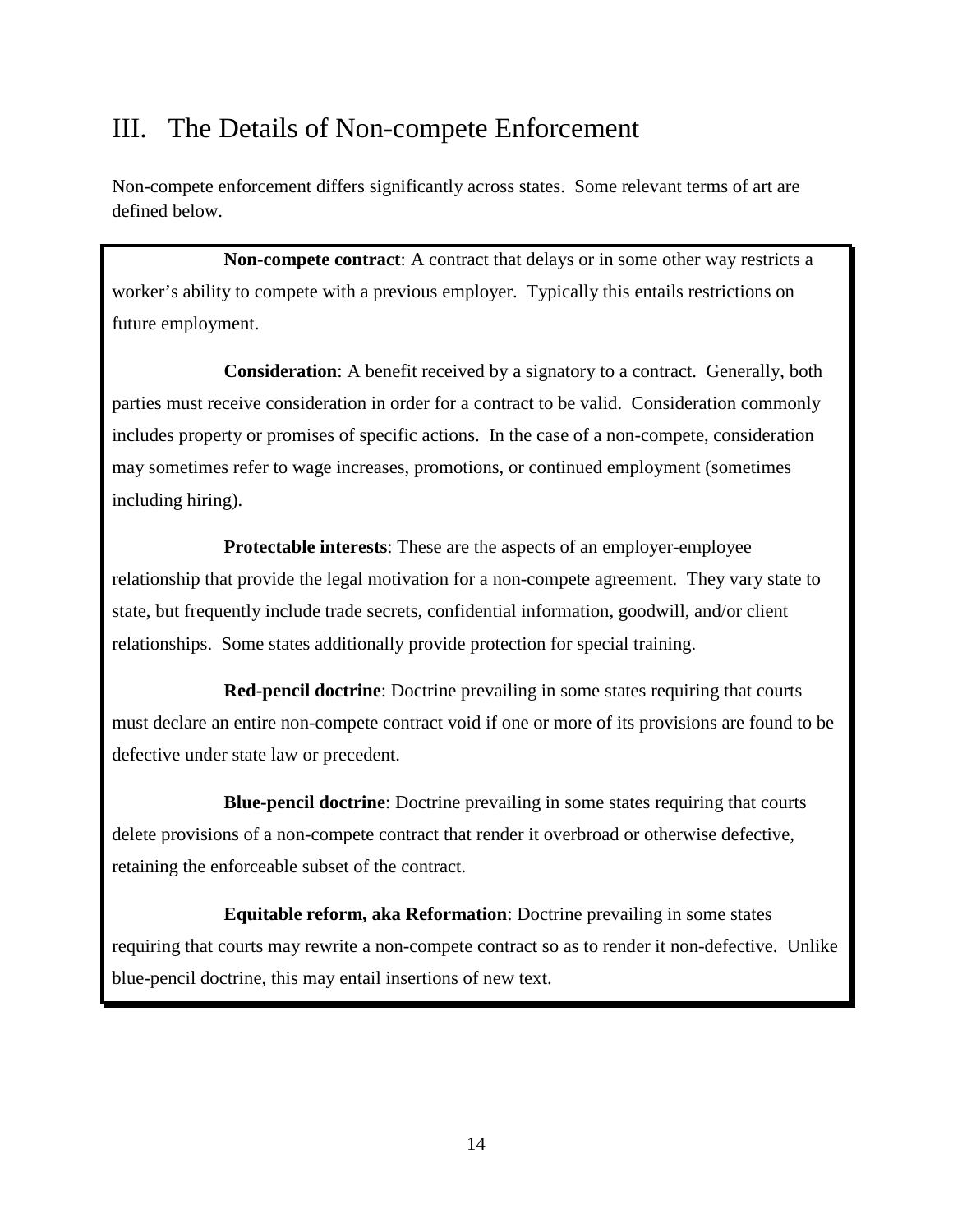Currently, nearly all states will enforce non-compete agreements to some extent. Within those states, non-compete enforcement may be restricted in a variety of ways that vary from state to state. See [Beck Reed Riden LLP](http://www.beckreedriden.com/50-state-noncompete-survey/) for a summary of state rules.<sup>[20](#page-14-0)</sup>

*Judicial modification of non-competes.* Rather than declaring specific contracts completely enforceable or unenforceable, courts in certain states may alter the contracts themselves. In those states, judges may declare portions of a contract void but other parts to be valid under what is called "blue pencil doctrine."

The following stylized example may help to explain how this doctrine might work. Suppose that a contract states that "The employee agrees not to work for any business competitive with the employer for one year in the following counties: Leelanau, Benzie, and Manistee." Purely hypothetically, a judge might find the inclusion of Benzie to be overbroad, and could determine that the non-compete is valid once Benzie County is removed. However, as blue-pencil doctrine does not allow a court to add terms to a contract, the contract could not be revised to add "agrees not to work *in an administrative capacity*", were the court to hold that this qualifier was necessary to prevent the contract from being overbroad.

In other states, an "equitable reform" or "reformation" doctrine allows judges to amend the language in question to generate an enforceable contract consistent with the original intent of the existing contract.<sup>[21](#page-14-1)</sup> This allows more flexibility than the blue pencil rule and increases the likelihood of a non-compete being upheld in some form, all else equal. It may also encourage firms to take risks in the writing of contracts, including provisions likely to be struck down. If workers do not have a good sense of which parts of a contract are enforceable, then these untenable provisions may still affect their behavior. On the opposite end of the spectrum, some states simply do not allow any judicial modification of contracts, but instead hold that any unenforceable provisions render the entire contract unenforceable. This is sometimes known as "red-pencil" doctrine.

<span id="page-14-0"></span> $20$  Other summaries of non-compete law exist and are in some cases slightly inconsistent with the Beck Reed Riden table we use; see ["Summary of Covenants Not to Compete: A Global Perspective"](https://www.fenwick.com/FenwickDocuments/RS_Summary-of-Covenants.pdf) by Fenwick and West LLP, for one alternative.

<span id="page-14-1"></span> $21$  In some cases, this doctrine is (confusingly) also referred to as "blue-pencil."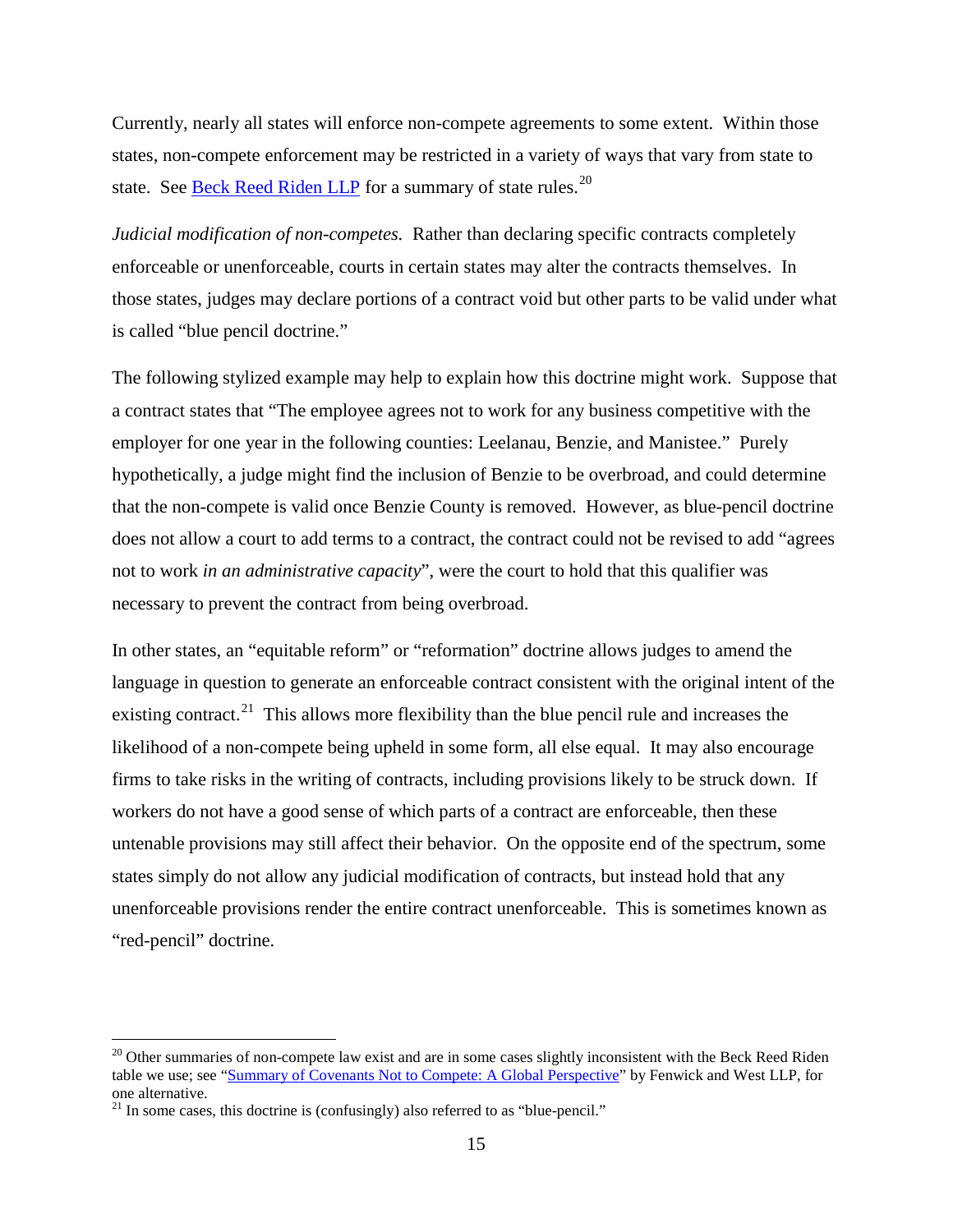The figure below illustrates findings by one survey of the use of each rule by state.<sup>22</sup> See Appendix B for additional figures illustrating the survey's findings regarding other important dimensions of non-compete enforcement, including treatment of trade secrets, enforceability in case of firing without cause, and whether "continued employment" counts as worker consideration in exchange for a non-compete.



Non-compete Enforcement Regime

*Recent changes in non-compete enforcement.* Several states have recently altered their approaches to non-compete enforcement. Notably, Georgia amended its constitution in 2011 to allow for increased enforcement of non-compete agreements.<sup>[24](#page-15-2)</sup> Other states have altered their statutes to extend or limit the reaches of non-competes, as with a recent statute in Alabama that more explicitly explains what is and is not a valid protectable interest. Like Alabama, Oregon passed a statute that more clearly defines the bounds of a non-compete. As of 2016, new noncompetes in Oregon will be limited to a maximum of 18-month duration. New Mexico also

*Quits vs. Layoffs.* The paradigmatic case of non-compete enforcement is one in which an employee quits and is prevented from working for a competitor. However, even fired workers are often bound by non-compete contracts. One survey reports that, as of 2015, non-competes were enforceable against employees discharged without cause in about half of states.<sup>[23](#page-15-1)</sup>

<span id="page-15-2"></span>

<span id="page-15-1"></span><span id="page-15-0"></span><sup>&</sup>lt;sup>22</sup> Alaska and Hawaii, not shown, are both "reformation" states.<br><sup>23</sup> See Beck Reed Riden LLP (2015).<br><sup>24</sup> See [http://www.lexology.com/library/detail.aspx?g=aadbea62-9a31-4ae3-92dd-8198906c37f6.](http://www.lexology.com/library/detail.aspx?g=aadbea62-9a31-4ae3-92dd-8198906c37f6)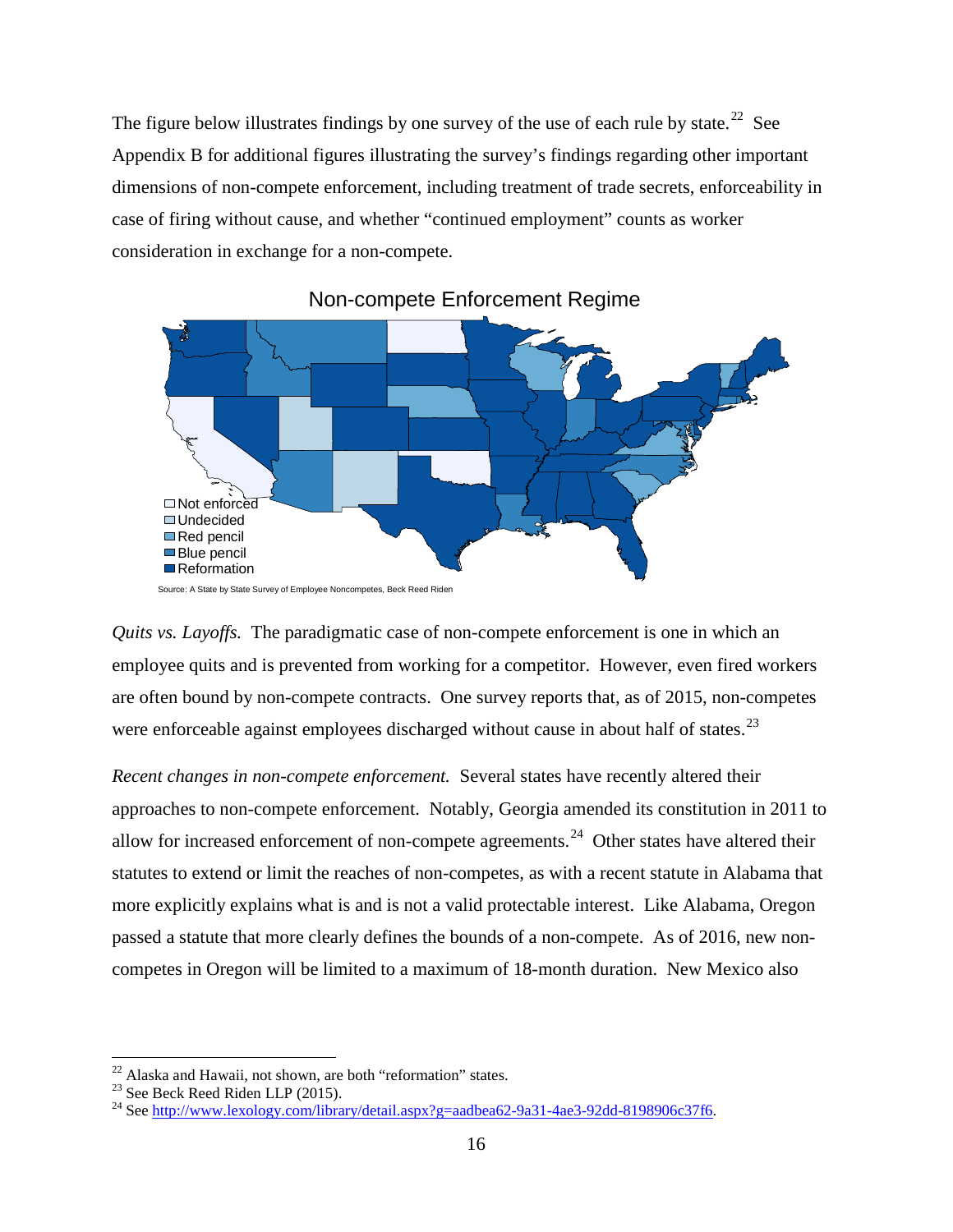more clearly defined the bounds of non-competes, restricting their enforceability for certain health care practitioners. In Hawaii, non-competes have been prohibited for tech workers.<sup>[25](#page-16-0)</sup>

In other states, legislators have recently proposed significant changes. A bill similar to that passed in Hawaii was introduced, but not enacted, in Missouri. In New Jersey and Maryland, bills were proposed that would render non-competes unenforceable for any workers eligible to receive unemployment compensation. State legislators in Massachusetts, Michigan, and Washington have proposed that non-competes be made largely unenforceable in their states. Finally, Senators Franken and Murphy have proposed that firms be prohibited from entering into non-compete agreements with workers making less than \$15 per hour.<sup>[26](#page-16-1)</sup>

Appendix A provides a brief summary of the development of non-compete law over the long run.

<span id="page-16-0"></span><sup>&</sup>lt;sup>25</sup> See [https://legiscan.com/AL/bill/HB352/2015,](https://legiscan.com/AL/bill/HB352/2015) [http://gov.oregonlive.com/bill/2015/HB3236/,](http://gov.oregonlive.com/bill/2015/HB3236/) [http://www.nmlegis.gov/lcs/legislation.aspx?chamber=S&legtype=B&legno=325&year=15,](http://www.nmlegis.gov/lcs/legislation.aspx?chamber=S&legtype=B&legno=325&year=15) and

[http://www.capitol.hawaii.gov/session2015/bills/HB1090\\_CD1\\_.HTM,](http://www.capitol.hawaii.gov/session2015/bills/HB1090_CD1_.HTM) for Alabama, Oregon, New Mexico, and Hawaii law, respectively.

<span id="page-16-1"></span><sup>&</sup>lt;sup>26</sup> Private correspondence with Evan Starr. See

[http://house.mo.gov/billtracking/bills151/billpdf/intro/HB0597I.PDF,](http://house.mo.gov/billtracking/bills151/billpdf/intro/HB0597I.PDF)

[http://www.njleg.state.nj.us/2012/Bills/A4000/3970\\_I1.HTM,](http://www.njleg.state.nj.us/2012/Bills/A4000/3970_I1.HTM)

[http://mgaleg.maryland.gov/2013RS/fnotes/bil\\_0001/sb0051.pdf,](http://mgaleg.maryland.gov/2013RS/fnotes/bil_0001/sb0051.pdf) [https://malegislature.gov/Bills/189/House/H1701,](https://malegislature.gov/Bills/189/House/H1701) [http://www.legislature.mi.gov/\(S\(eemdorjddeyzki1vwou5lszu\)\)/mileg.aspx?page=GetObject&objectName=2015-](http://www.legislature.mi.gov/(S(eemdorjddeyzki1vwou5lszu))/mileg.aspx?page=GetObject&objectName=2015-HB-4198) [HB-4198,](http://www.legislature.mi.gov/(S(eemdorjddeyzki1vwou5lszu))/mileg.aspx?page=GetObject&objectName=2015-HB-4198) [http://app.leg.wa.gov/billinfo/summary.aspx?year=2015&bill=2931,](http://app.leg.wa.gov/billinfo/summary.aspx?year=2015&bill=2931) for Missouri, New Jersey, Maryland, Massachusetts, Michigan, and Washington, respectively. See

<http://www.franken.senate.gov/files/documents/150604MOVEsummary.pdf> for the proposed federal bill.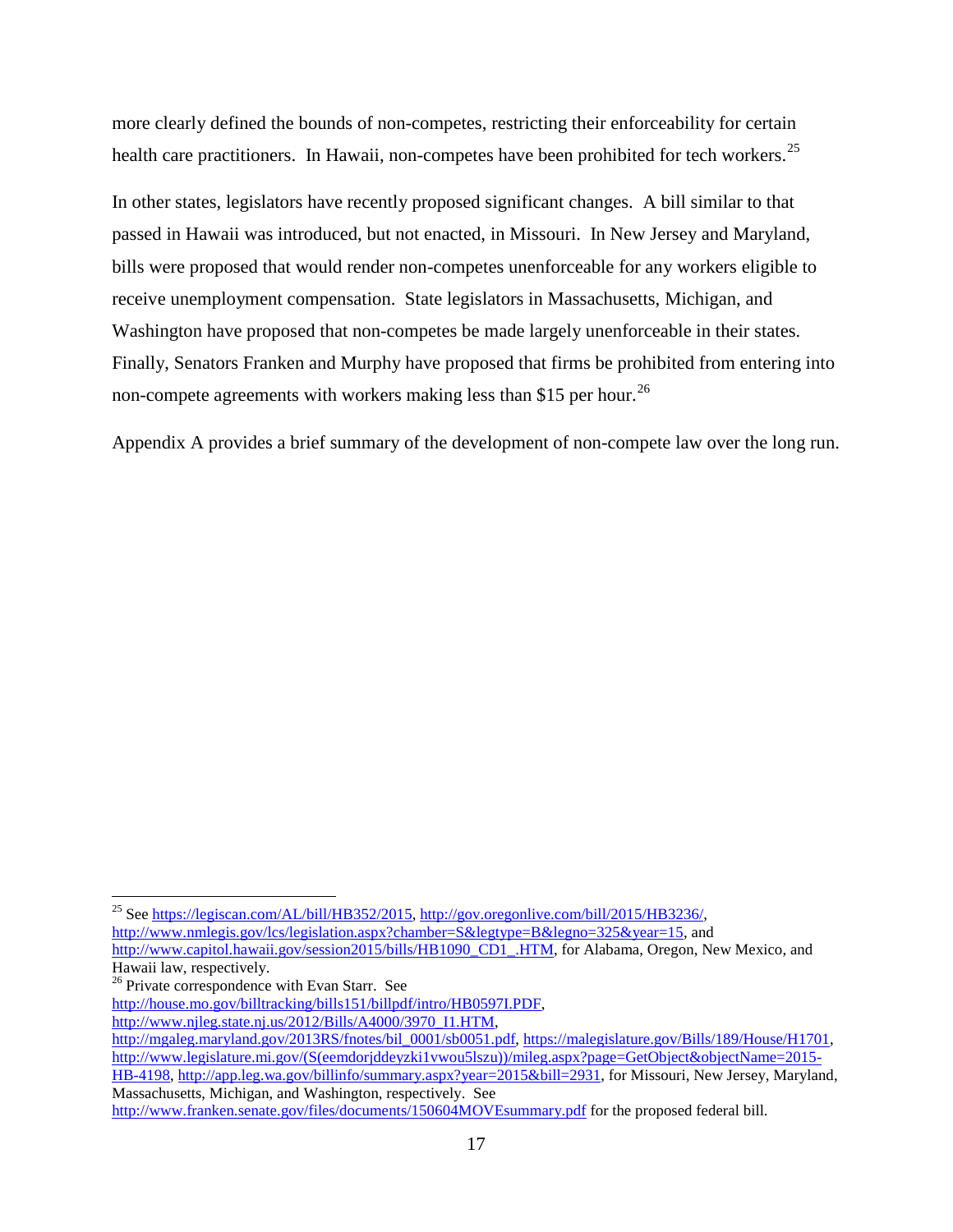## IV. Effects of Non-compete Enforcement

*The effects of non-compete enforcement on mobility*. According to authors of a recent study, the state of Michigan inadvertently "legalized" non-competes in  $1985$ <sup>[27](#page-17-0)</sup> This presented a rarely available opportunity to study the effect of non-compete enforcement. Typically, it is difficult to rule out the possibility that changes in law reflect changes in current or expected economic circumstances. Thus, a simple comparison of economic outcomes before and after a state legalizes non-competes will include the effects of both these changes in circumstances and noncompete enforcement itself, making it difficult to separately estimate the latter effect. But in the case of Michigan, with its allegedly accidental and unanticipated change in the enforceability of non-competes, researchers can more reliably interpret changes in outcomes (e.g., labor mobility) as being caused by non-compete enforcement.

Marx, Strumsky, and Fleming exploit this natural experiment, showing that worker job mobility fell by 8 percent when non-competes were made enforceable, with the effect even larger for workers with more narrowly-focused human capital. However, other authors dispute these findings, arguing that the inadvertent legalization was not retroactive and that some states were inappropriately labeled as "non-enforcing."<sup>[28](#page-17-1)</sup> In separate work, Marx finds that workers who do switch jobs are more likely to leave their industry if they are covered by a non-compete, with the attendant "reduced compensation, atrophy of their skills, and estrangement from their professional networks" that would be expected to occur.<sup>29</sup>

*The effects of non-compete enforcement on wages.* The literature on the effect of non-competes on wages is small, consisting largely of case studies, surveys of specific professions (e.g., electrical engineers), theoretical papers, and a recent analysis based on a broad online survey.<sup>[30](#page-17-3)</sup> We therefore combine information from previous literature on enforceability and non-compete prevalence with standard labor market data, generating suggestive evidence on the wage impacts

<span id="page-17-1"></span><span id="page-17-0"></span><sup>&</sup>lt;sup>27</sup> See Marx and Fleming (2012) for details.<br><sup>28</sup> See Sichelman and Barnett (2015).<br><sup>29</sup> See Marx, Strumsky, and Fleming (2009) and Marx (2011).

<span id="page-17-3"></span><span id="page-17-2"></span><sup>&</sup>lt;sup>30</sup> See various papers by Marx, Marx and Fleming (2012), Meccheri (2009), and Starr, Bishara, and Prescott (2015), respectively. We are not aware of any panel data with individual responses to questions about non-competes, and existing work typically does not present population-wide inferences about the wage effects of non-compete enforcement.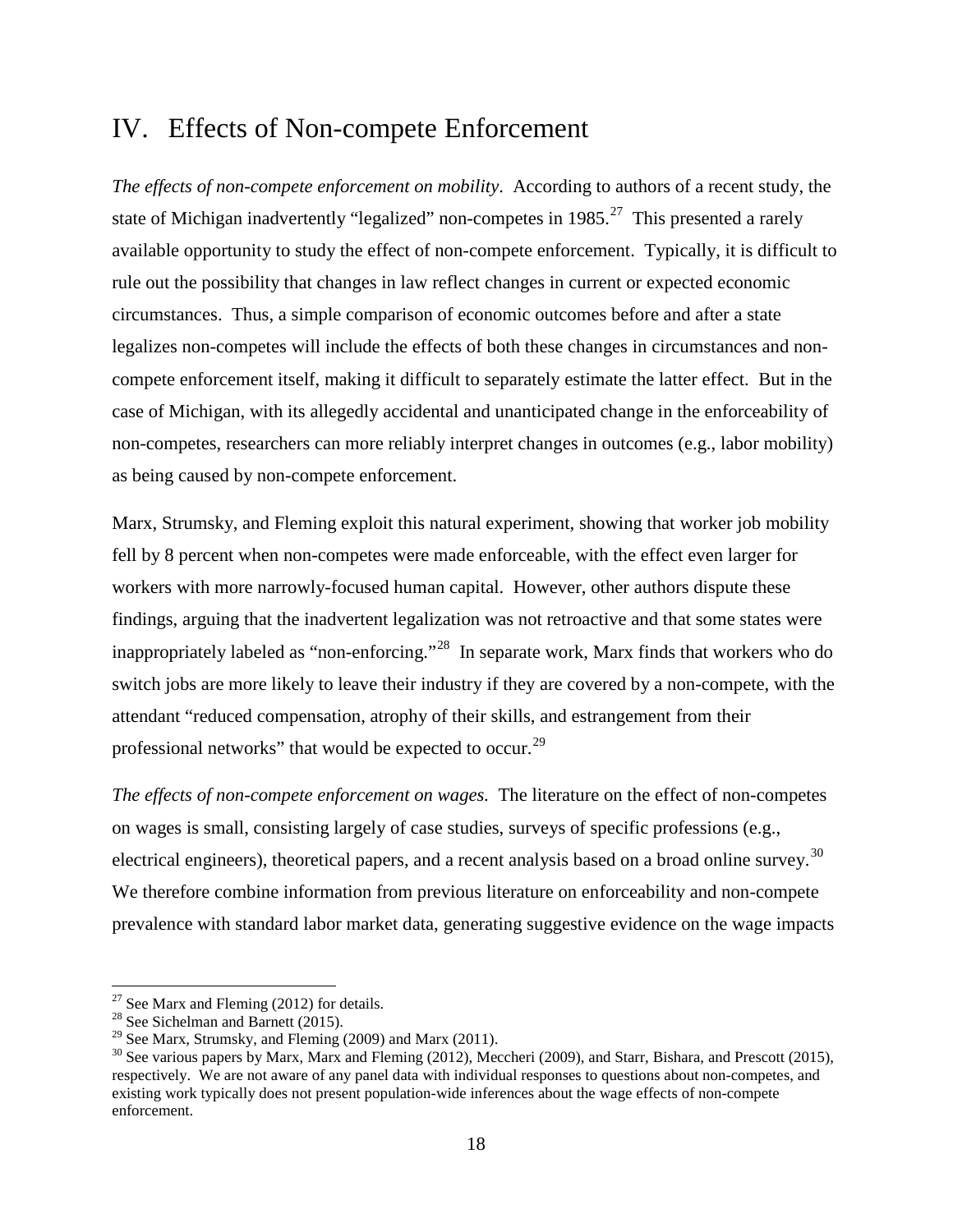of non-compete enforcement.<sup>[31](#page-18-0)</sup> Interestingly, we find stricter non-compete enforcement to be associated with both lower wage growth and lower initial wages. $32$ 

The first column of Table 1 shows the percentage change in wages from a one-unit increase in a non-compete enforceability index, holding constant a number of worker characteristics.<sup>[33](#page-18-2)</sup> It suggests that a standard deviation in non-compete enforcement reduces wages by about 1.4 percent. Recent work by Starr and coauthors finds broadly similar results to those presented here. $34$ 

It is possible to refine this approach by focusing more narrowly on populations likely to be affected by non-competes. Workers with bachelor's degrees are more than 50 percent more likely to be bound by non-competes than those without, suggesting that one might better approximate the "eligible" subgroup by restricting the sample to workers with bachelor's degrees. This is shown in Table 1, column 2. Note that the magnitude of the wage effect of noncompete enforcement increases for this subgroup, as expected. A slightly more nuanced approach makes use of the occupational breakdown provided in recent work. Rather than omitting non-college workers, we instead reweight the sample to be more representative of workers with non-competes. For example, this will imply placing a higher weight on workers in the architecture and engineering occupations than in the personal services occupations. Table 1, column 3 shows results from this reweighted approach. The magnitude of the wage impact is again above that of column 1, but not dramatically so.<sup>35</sup>

<span id="page-18-0"></span> $31$  We use the 2014 merged outgoing rotation groups of the Current Population Survey (CPS), which provide a cross section of population-representative workers. Merged with this data is the Starr-Bishara index of non-compete enforceability by state (generously provided by Evan Starr), as well as the fraction of workers with non-competes by major occupation from Starr, Bishara, and Prescott (2015).

<span id="page-18-1"></span><sup>&</sup>lt;sup>32</sup> Here again, the particular proposed explanation for non-competes is important. For instance, if *screening* is the dominant explanation, and workers are fully informed about non-competes, we would expect stricter enforcement to cause an initial wage premium but slower subsequent wage growth. Workers would only be willing to sign the noncompete if they were compensated at the time of signing. If, on the other hand, *salience* is the dominant explanation, we would expect no initial premium and slower wage growth, as workers are prevented from taking advantage of outside opportunities or using outside opportunities as leverage for wage growth at the current firm

<span id="page-18-2"></span><sup>&</sup>lt;sup>33</sup> These controls consist of education, age, gender, marital status, occupation, industry, public sector status, and union status.

<span id="page-18-3"></span><sup>&</sup>lt;sup>34</sup> See forthcoming work by Balasubramanian, Chang, Sakakibara, Sivadasan, and Starr, as well as Starr, Ganco, and Campbell.

<span id="page-18-4"></span> $35$  This is perhaps to be expected given the fact that that non-competes are used quite broadly. While non-competes are more common in particular occupations (e.g., management, computer and mathematical, and architectural and engineering occupations), they are also found in a wide variety of unexpected occupations and education levels.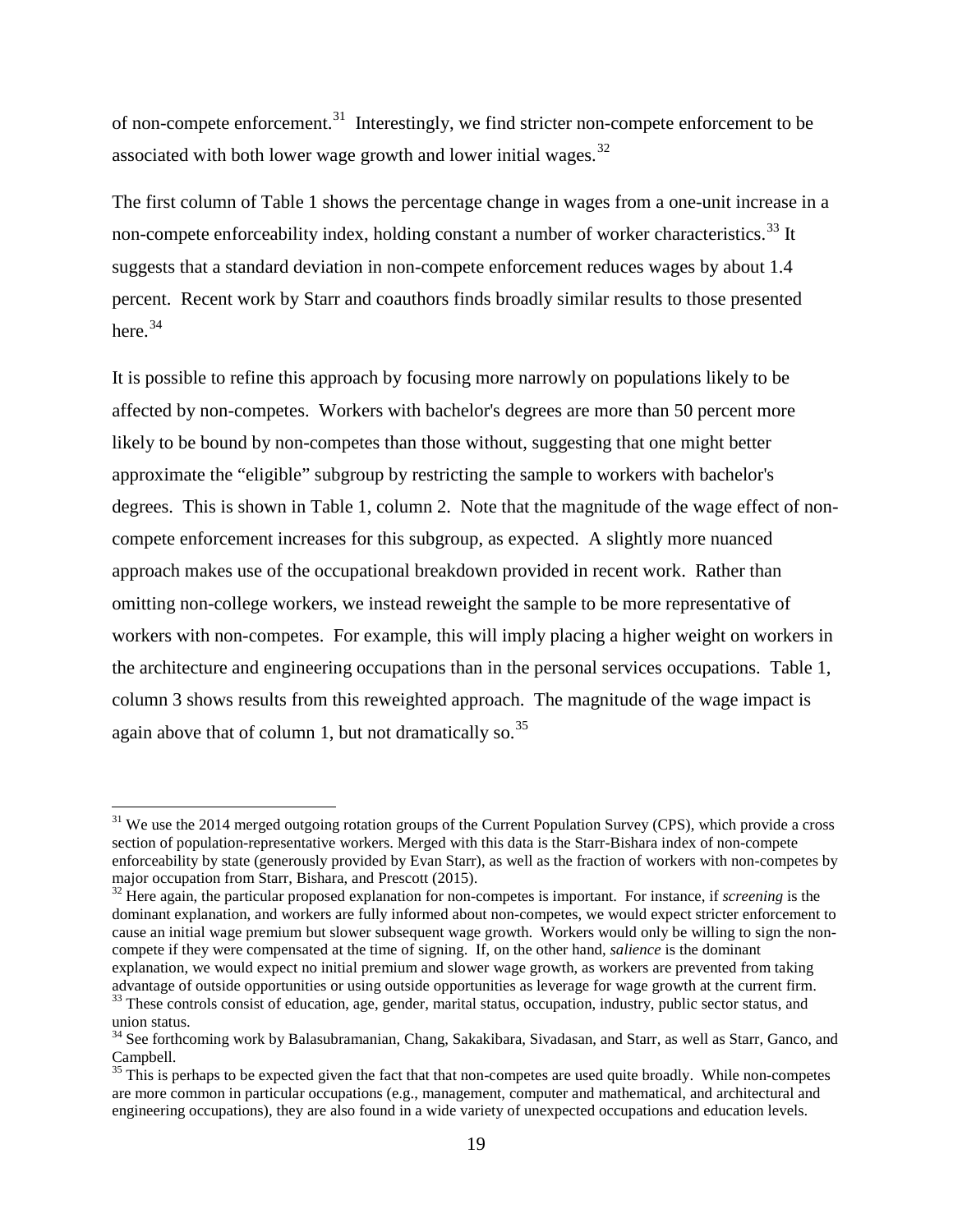|             | Original sample | College-only | Occupation-reweighted |
|-------------|-----------------|--------------|-----------------------|
| Enforcement | $-1.38%$        | $-1.86%$     | $-1.52%$              |
|             | $(-13.55)$      | (9.73)       | (12.49)               |
| N           | 163,252         | 57,156       | 163,252               |
| $R^2$       | 0.43            | 0.25         | 0.43                  |

Table 1. Wage effect of one standard deviation of noncompete enforcement

Source: 2014 Current Population Survey, Starr et al. (2015), private correspondence with Starr, and Treasury calculations. All estimates are conditional on education, marital status, union status, sex, major occupation and industry, public sector status, and a quadratic in age. T-statistics are in parentheses.

Much of the research on non-competes has focused on their relationship with on-the-job training. Non-competes and non-compete enforceability may affect the rate at which wages grow with employee tenure and experience. We therefore examine the association of non-compete enforceability with age-wage profiles, i.e., the rate at which wages increase with age.

Figures 1 and 2 below are plots of age-wage profiles in a minimally-enforcing state and a maximally-enforcing state, for original and occupation-reweighted samples, respectively. As workers age, the effect of tightened non-compete enforcement appears to rise: using the original sample, the effect of maximal enforcement, relative to minimal enforcement, is 5 percent at age 25 and 10 percent at age 50. As with the previous results, the occupation-reweighted projections show a somewhat larger difference between wages in minimally- and maximally-enforcing states.

Are these results surprising? If non-competes existed exclusively to promote training, one would expect states with stronger enforcement to see faster wage growth over the life cycle. If, on the other hand, non-competes are the product of a lack of salience for workers, one would instead expect to see the pattern shown in Figures 1 and  $2^{36}$  As workers progress through their careers, switching jobs is more difficult in states that stringently enforce non-competes. Given that job

<span id="page-19-0"></span><sup>&</sup>lt;sup>36</sup> When interpreting any of the results just described, it should be remembered that we are not exploiting variation over time in non-compete enforcement; rather, the wage estimates are derived from variation across states. Even after controlling for available worker-level variables, states may differ in ways that are both relevant to wage growth and non-compete enforcement. As such, the results shown here should be seen as merely suggestive.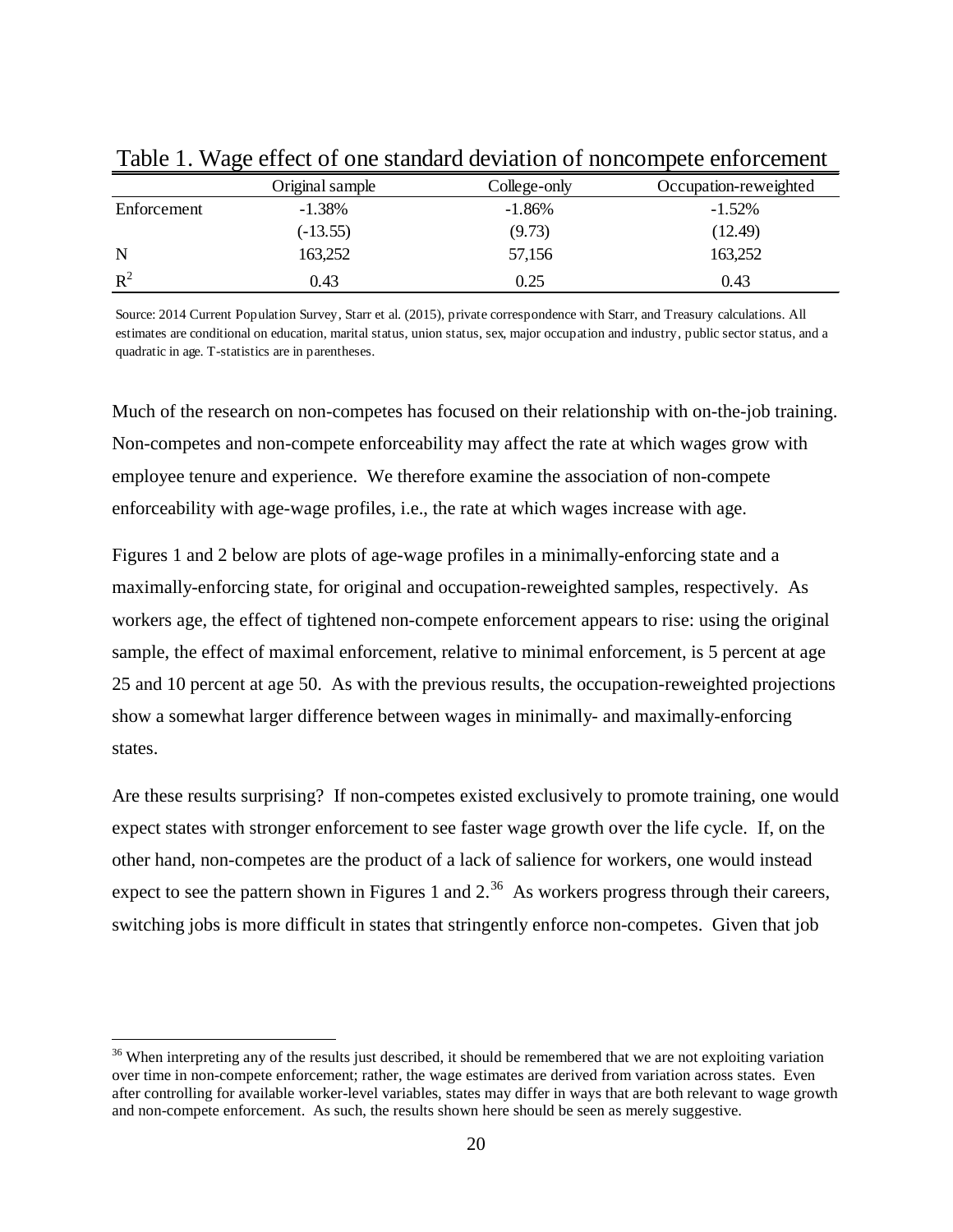switching is generally associated with substantial wage increases, this increased difficulty of switching would reduce wage growth over time. $37$ 



Source: 2014 Current Population Survey, Starr et al. (2015), and Treasury calculations. All variables, with the exception of enforcement index and age, are held constant at their means.





<span id="page-20-0"></span>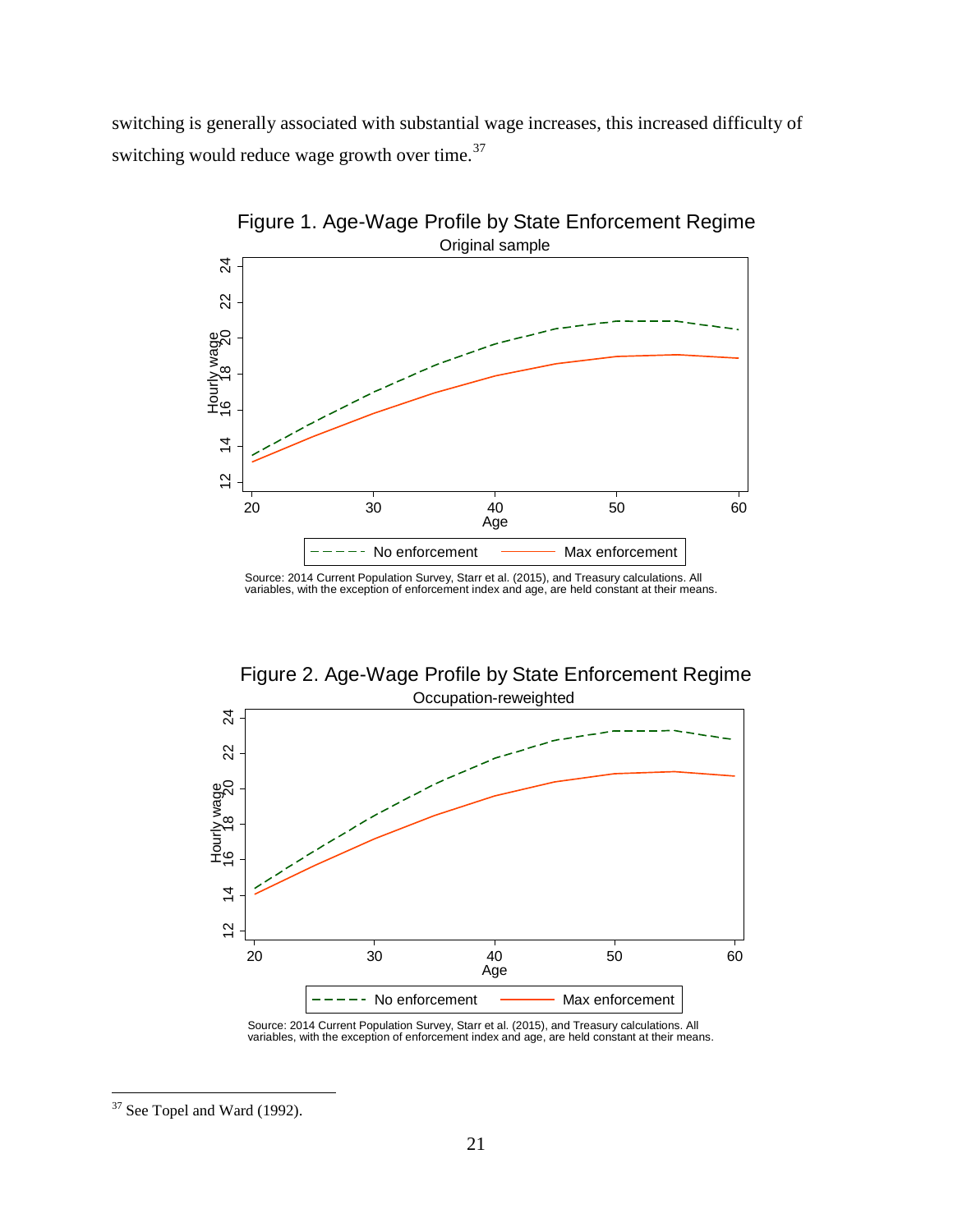*Non-compete enforcement and aggregate impacts*. Thus far, we have discussed the effects of non-competes on individual workers. But non-compete enforcement may matter for cities, states, and regions in ways that cannot be fully understood at the individual level. Whether noncompetes are beneficial or harmful for a single worker and a single firm, there are potential spillovers across workers and firms, particularly related to information.

In urban economics, regions are subject to so-called "agglomeration effects." For instance, hightech firms do not locate randomly, but tend to cluster in places like Silicon Valley. This clustering is due to a number of factors that include the availability of a large, deep pool of workers with relevant skills, a more competitive market of suppliers, and information spillovers across workers and firms. This last factor is important in connection with non-competes. When firms in a given industry are clustered, it becomes easier for their workers to share expertise and discoveries. While not always in the interest of a particular firm, this sharing can redound to the advantage of the larger economy, making the cluster an attractive destination for firms.

One important facilitator of this sharing is, unsurprisingly, the movement of workers across firms within industry. Employee departures impose costs on their firms, but yield benefits for destination firms and act to broadly disseminate improvements in technologies and best practices. Non-compete enforcement can stifle this mobility, thereby limiting the process that leads to agglomeration economies.

Many observers have suggested that Silicon Valley is a prime example of this phenomenon.<sup>[38](#page-21-0)</sup> California, along with some other states, generally does not enforce non-compete agreements. It would be difficult to reach definitive conclusions about one instance of an industrial cluster, of course. One fact contradicting the hypothesis of free mobility is that high-tech firms in Silicon Valley have been alleged to collude to suppress wages and reduce "poaching."[39](#page-21-1) We do not know precisely how this behavior interacts with use of non-competes; in other words, the California firms may have been colluding as a substitute for using non-competes. Nevertheless, the Silicon Valley example highlights the importance of information sharing facilitated by worker mobility in some industrial clusters.

<span id="page-21-0"></span> $38$  For example, see Gilson (1999).

<span id="page-21-1"></span><sup>&</sup>lt;sup>39</sup> See [http://www.wsj.com/articles/judge-rejects-settlement-in-silicon-valley-wage-case-1407528633.](http://www.wsj.com/articles/judge-rejects-settlement-in-silicon-valley-wage-case-1407528633)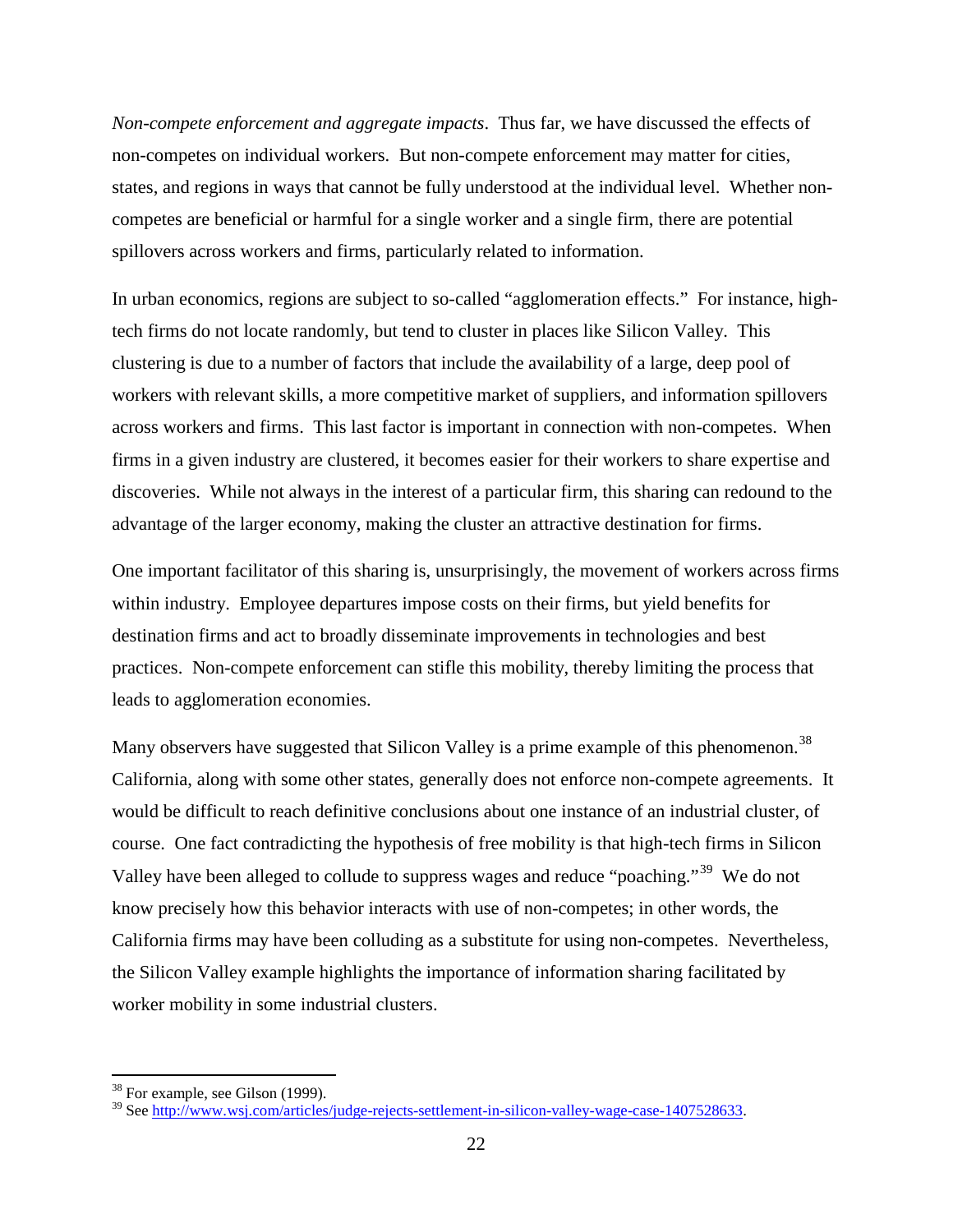Singh and Marx look more broadly at informational spillovers and find that non-compete enforcement reduces their scope. Furthermore, using the Michigan natural experiment and crosssectional data, Marx, Singh, and Fleming find that highly skilled workers tend to move from enforcing to non-enforcing states. This suggests that non-competes play a role in "brain drain," potentially harming states that enforce non-competes more stringently.[40](#page-22-0)

Samila and Sorenson (2011) also examine the relationship between non-compete enforcement and regional employment and entrepreneurship. They find that more stringent enforcement is negatively related to both employment growth and entrepreneurship, consistent with results from Marx and coauthors.

<span id="page-22-0"></span><sup>&</sup>lt;sup>40</sup> See Singh and Marx (2011) and Marx, Singh, and Fleming (2011). Note that this particular finding does not speak to whether strict non-compete enforcement is harmful to the nation as a whole.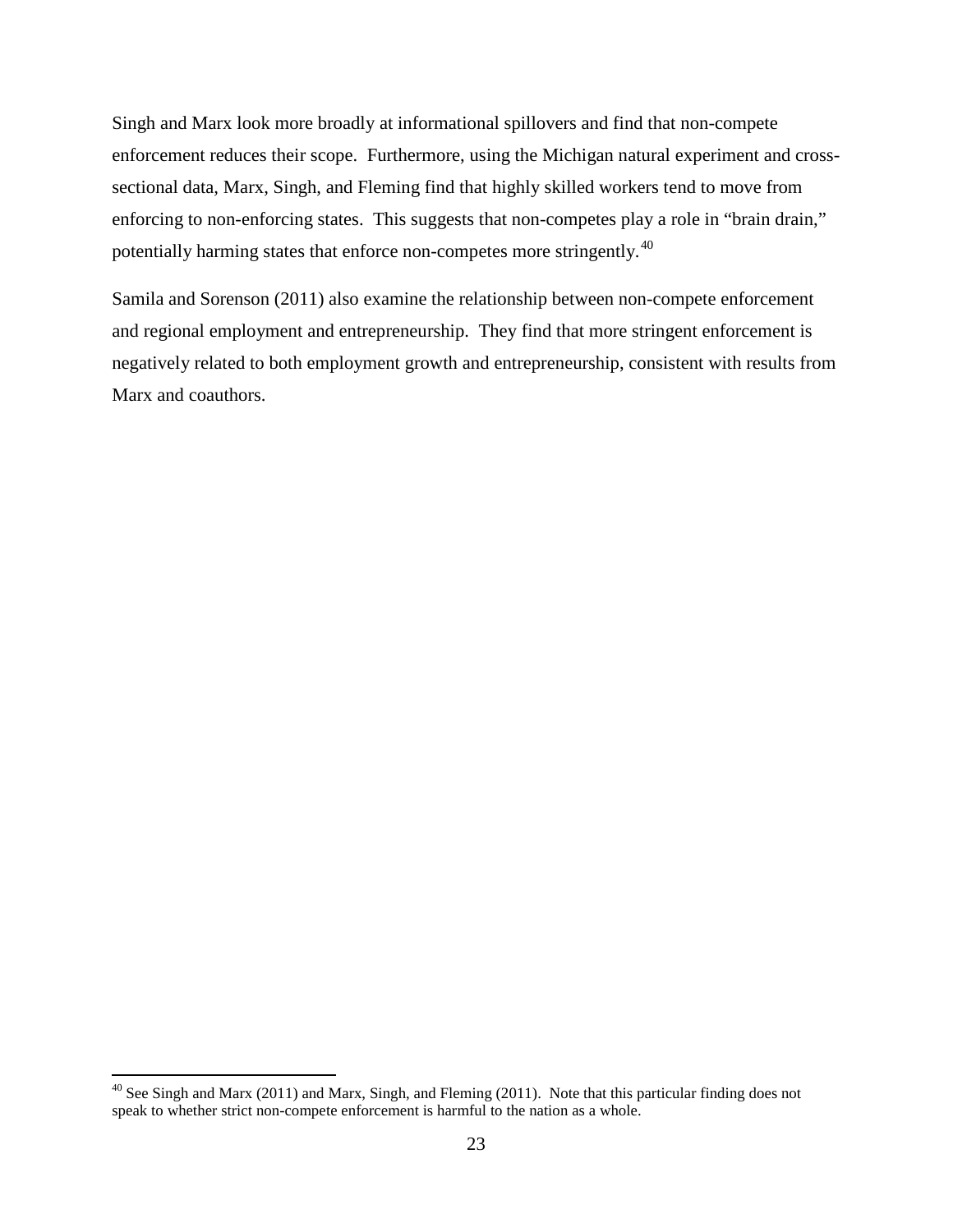### V. Directions for Reform

Until recently, the lack of comprehensive data and analysis of non-competes made it difficult to evaluate the institution from a public policy perspective. However, recent research has underlined some important stylized facts that help to inform ideal policy and distinguish between various possible explanations for non-competes. First, non-competes are common in the labor market across educational, occupational, and income groups. Many workers who do not report possessing trade secrets are nonetheless covered by non-competes.<sup>41</sup> Second, workers are often poorly informed about the existence and details of their non-competes, as well the relevant legal implications. Some employers appear to be exploiting this lack of understanding in ways that harm workers without producing corresponding benefits to society. Finally, while non-compete enforcement is associated with increased training for some workers, the details of this enforcement are important: strong "consideration" requirements can support training and wage growth while diminishing the likelihood that non-compete contracts result purely from inadequate worker knowledge.

The following are general reform recommendations related to the enforcement and use of noncompete contracts. They are not intended to be detailed or exhaustive. Nonetheless, these are promising avenues for state and/or federal policymakers to explore.

#### *Increase transparency in the offering of non-competes.*

Policymakers should act to inject transparency into the world of non-competes. To the extent that firms are simply misleading their prospective workers, non-competes are straightforwardly negative for employees. It is important to be precise about the forms that worker confusion can take. Some workers may simply not realize that they have signed a non-compete or fail to understand its ramifications. This sort of confusion could be addressed by a requirement that employers make the contracts, as well as their implications for future mobility, more salient for workers at the outset of an employment relationship. Relatedly, some workers who are aware of their non-compete contract may nonetheless be confused about its legal enforceability.

<span id="page-23-0"></span> $41$  It is worth noting, however, that this is based on worker self-reports; employers may disagree.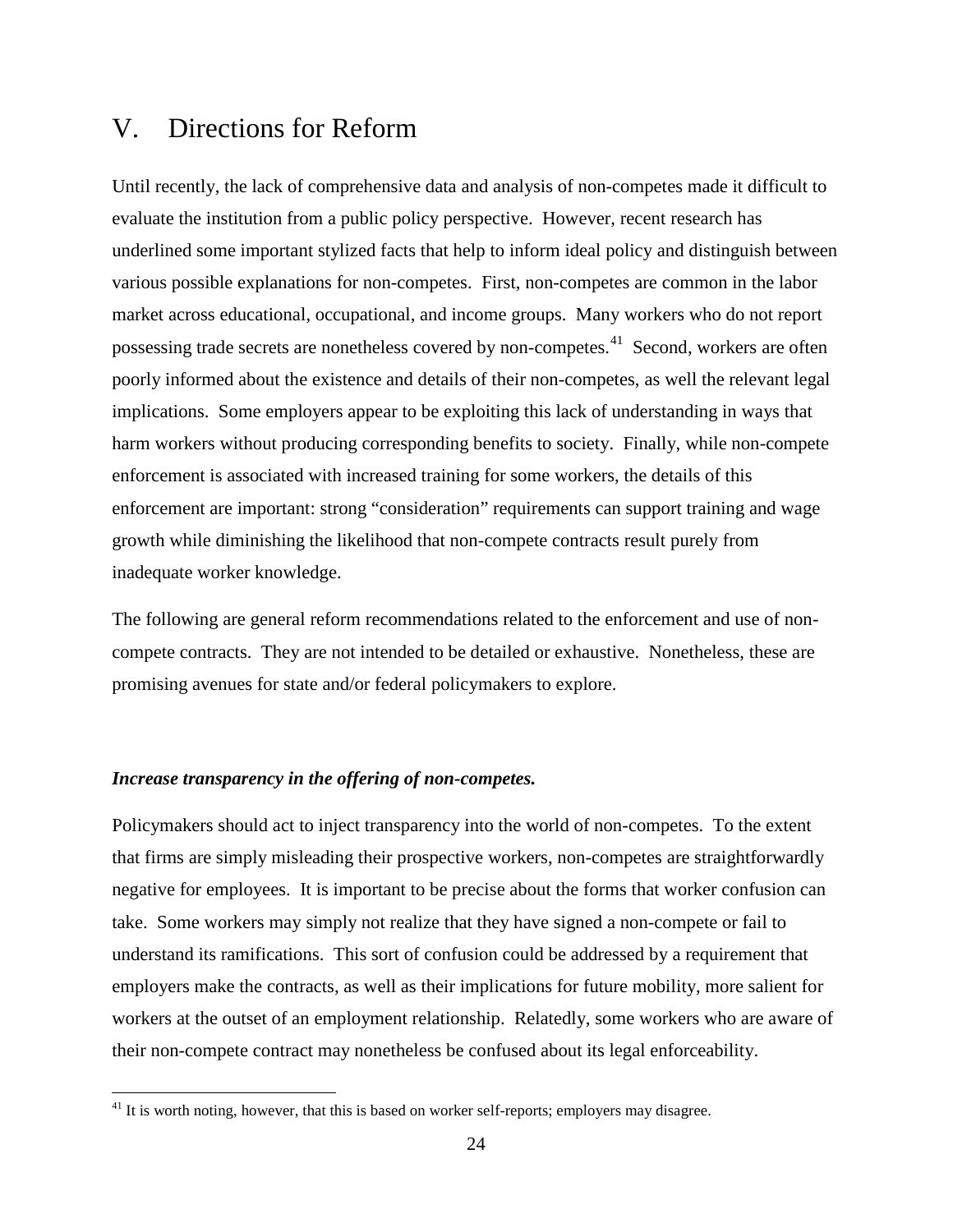#### *Encourage employers to use enforceable non-compete contracts.*

Many firms write non-compete contracts that contain unenforceable, overbroad provisions. Given the well-documented worker confusion about these contracts and the very low cost of writing an unenforceable contract, employers can exert a chilling effect on worker behavior even when their contracts are unenforceable. Conversely, states should explicitly specify the constraints on enforceability of non-compete contracts, where possible.

### *Require that firms provide "consideration" to workers bound by non-compete contracts in exchange for both signing and abiding by non-competes.*

Some firms already provide severance payments to workers with non-competes.<sup>[42](#page-24-0)</sup> For instance, a worker who quits may receive 50 percent of her previous salary in exchange for abiding by the terms of the non-compete. This limits the harm to workers while ensuring that firms retain the ability to protect their interests with non-competes. Importantly, by requiring that firms incur a cost when requesting a non-compete, this policy preserves the most socially valuable noncompete agreements and discourages the least valuable, for which firms would not be willing to pay.

### Conclusion

Non-competes are a central labor market institution, with nearly one fifth of all American workers currently bound by such a contract. Surprisingly, non-competes are widely distributed across education, occupation, and income groups. Understanding the consequences of this institution for workers and the broader economy is therefore of great importance, especially in light of its central role in determining workers' prospects for wage growth and job mobility.

<span id="page-24-0"></span> <sup>42</sup> See [http://www.sec.gov/Archives/edgar/data/320187/000119312510161874/dex1023.htm.](http://www.sec.gov/Archives/edgar/data/320187/000119312510161874/dex1023.htm)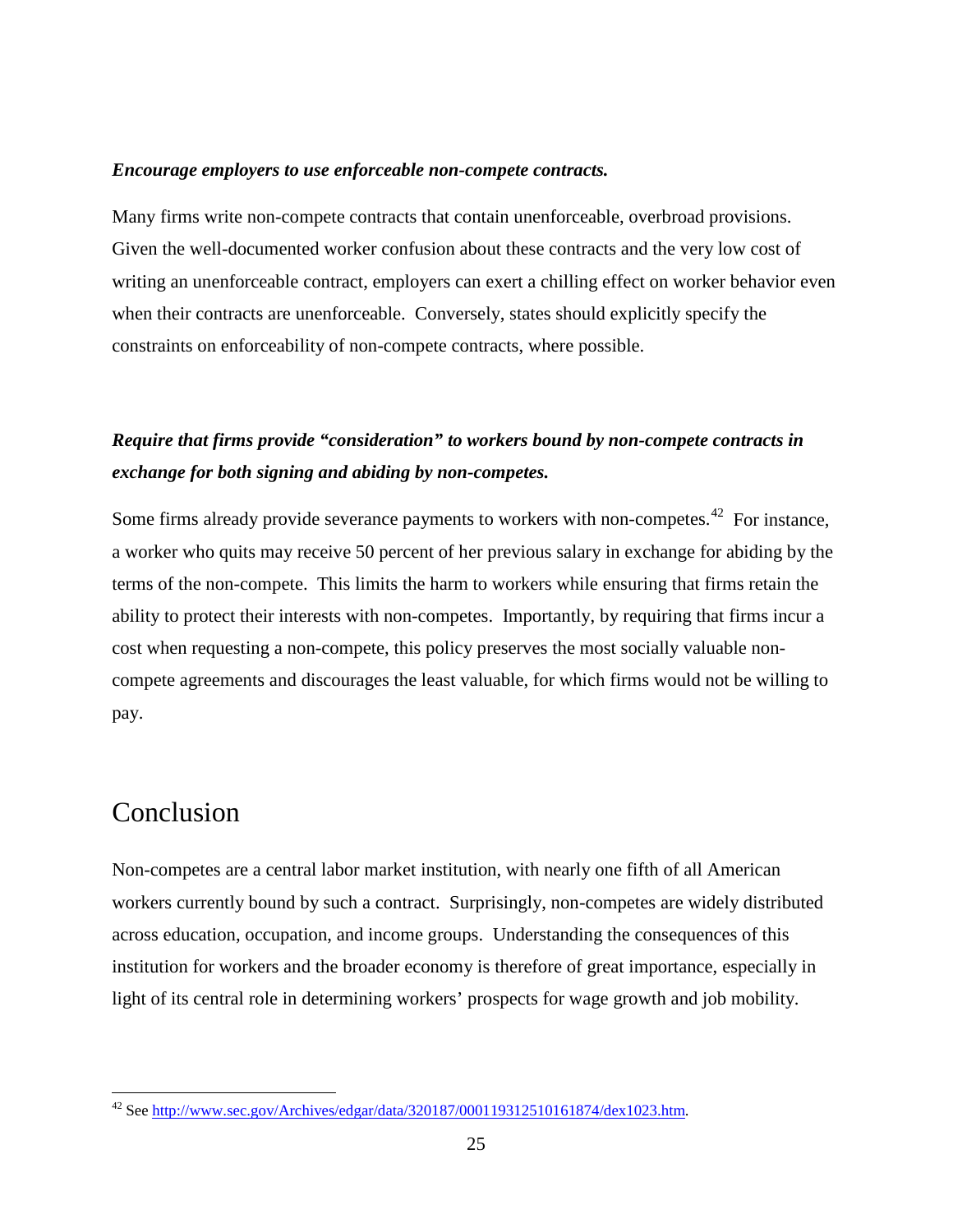Though non-compete contracts can have important social benefits, principally related to the protection of trade secrets, a growing body of evidence suggests that they are frequently used in ways that are inimical to the interests of workers and the broader economy. Enhancing the transparency of non-competes, better aligning them with legitimate social purposes like protection of trade secrets, and instituting minimal worker protections can all help to ensure that non-compete contracts contribute to economic growth without unduly burdening workers.

*Ryan Nunn in the Office of Economic Policy was the principal drafter of this report. Inquiries should be directed to the Office of Economic Policy at (202) 622-2200.*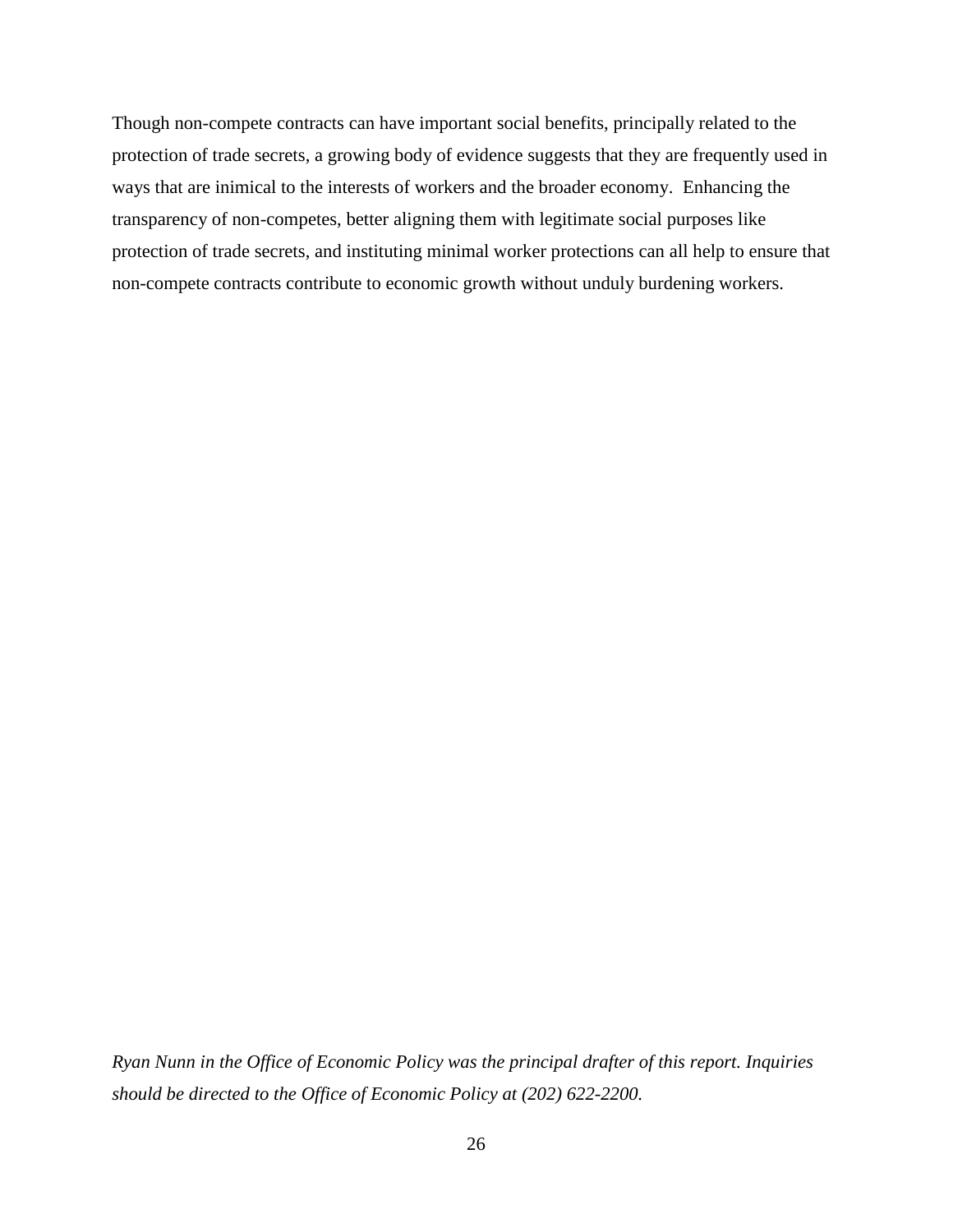### Appendix A

Modern interpretations of non-compete agreements are often said to have their origin in  $15<sup>th</sup>$  and  $16<sup>th</sup>$  century English common law and are best understood in the context of that period's economic structure. The guild economy largely comprised three types of workers: the apprentice, the journeyman, and the master craftsman. Custom required apprentices to train under master craftsmen for an extended period until graduating to the status of journeyman. Once a journeyman, the individual was free to work wherever he wished while he sought entrance into the inner circle of master craftsmen. Non-compete agreements likely originated in this context as journeymen replaced retiring master craftsmen by purchasing their businesses.<sup>[43](#page-26-0)</sup> However, available case law suggests English courts tended to disfavor restraints on trade – especially restraints initiated by an employer.

The most cited example from this period comes from The Dyer's Case of 1414.<sup>[44](#page-26-1)</sup> This case is perhaps the first known example of a contractual restraint of trade. A London practitioner prohibited his apprentice from pursuing his trade in the same city for six months following his apprenticeship. The court ruled against the covenant.<sup>[45](#page-26-2)</sup> According to some commentators, the result produced two fundamental pillars of employment law.<sup>[46](#page-26-3)</sup> The first was a policy in favor of retaining skilled labor in the public domain. The second pillar promoted the right of all individuals to seek a livelihood. These principles guided legal precedent for the next century.

Over time, some master craftsmen began to take on more apprentices than customary so as to employ a larger staff at low cost.<sup>47</sup> The consequence of this strategy was an influx of journeymen looking for ways to unseat master craftsmen. Some craftsmen addressed the increased levels of competition by requiring apprentices and journeymen to sign non-compete agreements.<sup>[48](#page-26-5)</sup> The English Parliament brought attention to some of these practices in 1536 by authoring the Act for Avoiding of Extracting Taken upon Apprentices*.* [49](#page-26-6) The law attempted to

<span id="page-26-0"></span><sup>&</sup>lt;sup>43</sup> Harlan M. Blake, *Employee Agreements Not to Compete*, 73 Harvard Law Review 638 (1960).<br><sup>44</sup> The Dyer's Case, Y.B. Mich. 2 Hen. 5, fol. 5, pl. 26 (1414).<br><sup>45</sup> Ibid.<br><sup>46</sup> Dan Messeloff, *Giving the Green Light to Sil* 

<span id="page-26-1"></span>

<span id="page-26-3"></span><span id="page-26-2"></span>*Companies and Employees under New York Law,* Fordham Intellectual Property, Media and Entertainment Law Journal, (vol. 11, issue 3, 2001), at 710-711. Much of this appendix benefits from this article. 47 Blake, *supra* note 39, at 633. <sup>48</sup> Ibid.

<span id="page-26-4"></span>

<span id="page-26-6"></span><span id="page-26-5"></span><sup>49</sup> Bland, Brown & Tawney, *English Economic History – Select Documents,* (1919), at 284-286.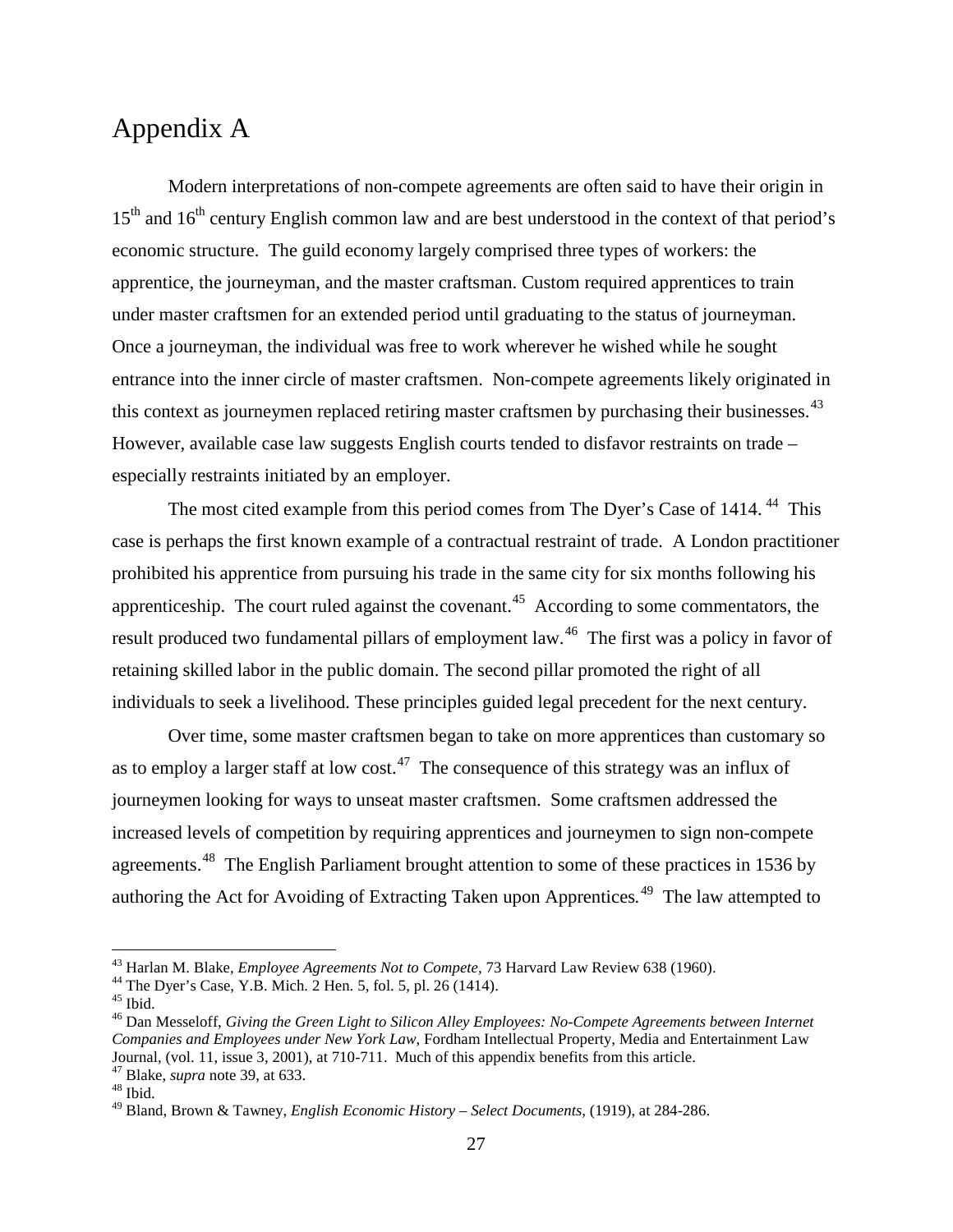restrain some of the practices of guild masters – including non-compete contracts. In 1563, the Statute of Artificers restricted the privileges of workers while also shifting power from guild masters to the evolving English state.<sup>[50](#page-27-0)</sup> The law established national constraints on maximum wages and the length of apprenticeships. $51$ 

By the beginning of the  $17<sup>th</sup>$  century, courts continued to disfavor employment restraints, whether in the form of time or place. An excerpt from *Colgate v. Bacheler* (1602) notes, "For as well as [employers] may restrain [employees] for one time, or one place, [they] may restrain [them] for longer times, and more places, which is against the benefit of the Common-wealth.... For he ought not be abridged of his Trade, and Living."<sup>[52](#page-27-2)</sup> Others worried that non-compete covenants forced young men into "idleness".[53](#page-27-3) However, as a new economic system emerged, English courts began to rethink their position on non-compete covenants.

*Mitchel v. Reynolds* (1711) marked a distinct shift away from the practice of completely banning non-competes.<sup>[54](#page-27-4)</sup> Reynolds, a baker, agreed to rent his bakery for five years. In return, Mitchel pledged Reynolds a bond worth 50 pounds on the condition that Reynolds would not resume his trade within St. Andrew Holborn Parish for 5 years. The latter failed to keep the agreement and Mitchel sued. Chief Justice Parker ruled in favor of the agreement. [55](#page-27-5) He reasoned that while general restraints on trade were unlawful, as they benefited neither party, some partial restraints were reasonable.<sup>[56](#page-27-6)</sup> Effectively, the ruling permitted individuals to enter agreements even if they restricted one's ability to work in a particular location or for a certain period, as long as both parties and the affected communities benefited from the arrangement. However, employers were required to demonstrate the economic necessity of any such agreement.

<span id="page-27-0"></span><sup>&</sup>lt;sup>50</sup> Donald Woodward, *The Background to the Statute of Artificers: The Genesis of Labour Policy, 1558-63*, The Economic History Review (vol. 33, no.1) 1980, at 32-44.

<span id="page-27-3"></span>

<span id="page-27-5"></span><span id="page-27-4"></span>

<span id="page-27-2"></span><span id="page-27-1"></span><sup>&</sup>lt;sup>51</sup> Ibid.<br><sup>52</sup> Cro. Eliz. 872, 78 English Report 1097, (Queen's Bench 1602).<br><sup>53</sup> Case of Tailors of Ipswich, 77 English Report 1218, 1219 (King's Bench 1614).<br><sup>54</sup> Mitchel v. Reynolds, 24 English Report 347 (Queen's Ben *Companies and Employees under New York Law,* Fordham Intellectual Property, Media and Entertainment Law

<span id="page-27-6"></span><sup>&</sup>lt;sup>56</sup> "General" restraints were defined as those with unlimited scope in either time or space, while "partial" restrains were those limited in both dimensions.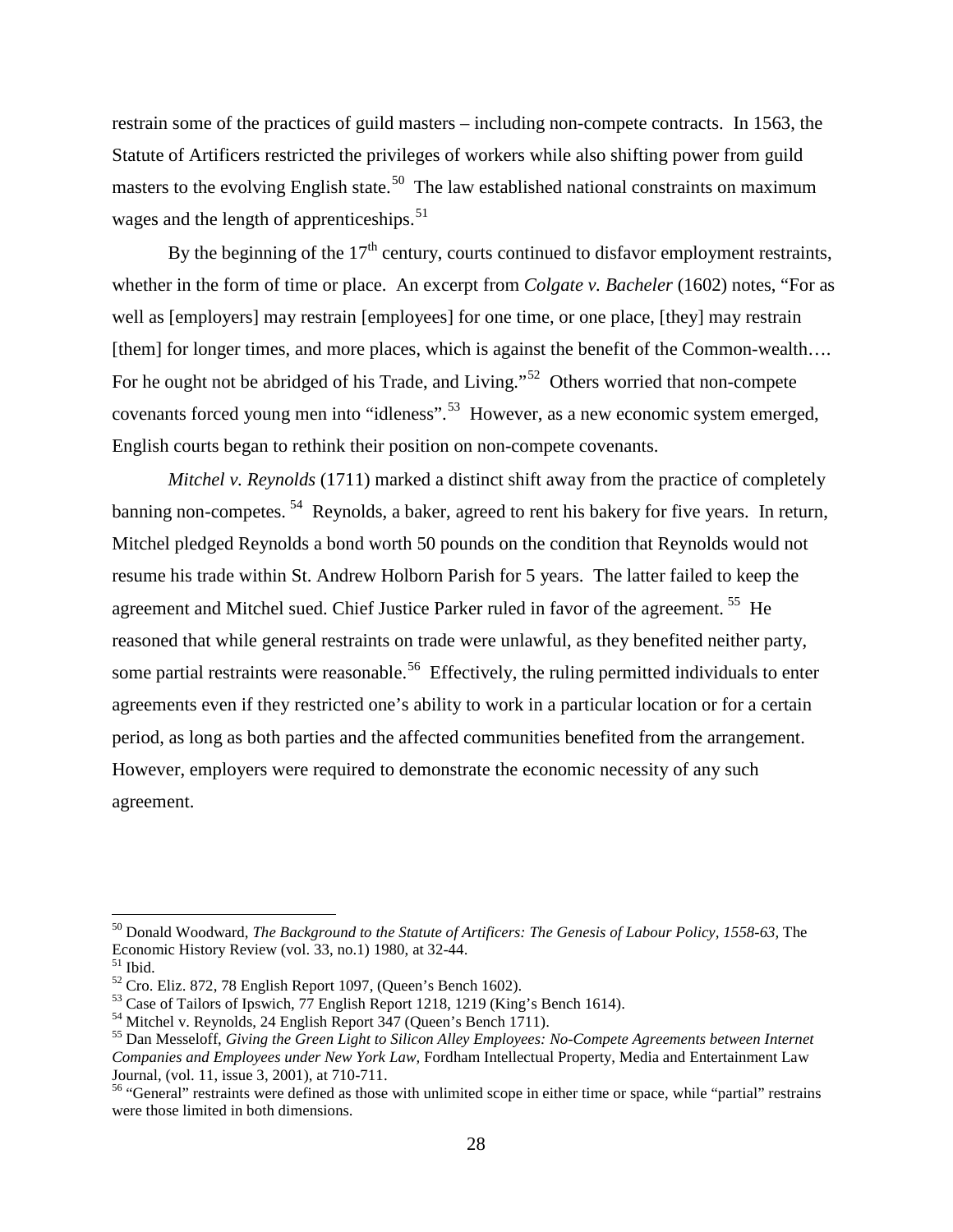The economic significance of non-competes evolved as new technology accompanied the Industrial Revolution.<sup>[57](#page-28-0)</sup> Once limited to local markets, companies began expanding into national and international markets, exposing themselves to new rivals.<sup>[58](#page-28-1)</sup> Moreover, corporations were increasingly concerned with worker mobility. Leaving one's town no longer carried the same economic and physical risks. *Homer v. Ashford* (1825) describes the logic applied by English courts on matters of non-compete covenants:

> A merchant or manufacture would soon find a rival in every one of his servants if he could not prevent them from using to his prejudice the knowledge they acquired in his employ. Engagements of this sort between masters and servants are not injurious restraints of trade, but securities necessary for those who engage in it. The effect of such contracts is to encourage rather than cramp the employment of capital in trade and the promotion of industry.[59](#page-28-2)

Some took the argument of the court to suggest that non-compete clauses were permissible in most circumstances. Six years later, the court clarified that while employers should have access to protection, *Mitchel's* test-of-reason still applied. In *Horner v. Graves* (1831), a dentist's assistant contracted to not practice independently within 100 miles of the original employer.<sup>[60](#page-28-3)</sup> Soon after parting with his employer, the assistant broke the agreement, prompting the dentist to sue. In response, the court sided with the defendant, explaining that a reasonable restraint must also account for the interests of the public. From the public's perspective, the dentist had sought to withhold a valuable service within the 100 mile radius of his practice in order to protect himself. The court determined that the burden placed on the public was greater than the need to protect the interests of the previous employer and that the requirement was unreasonably broad.<sup>[61](#page-28-4)</sup>

The intermittent reweighting of employer, worker, and public interests continued as the 19<sup>th</sup> century wore on. By 1841, although most English courts still rejected general restraints, some began to enforce them as businesses globalized.<sup>[62](#page-28-5)</sup> A trend toward pro-employer policy

<span id="page-28-0"></span><sup>57</sup> *See* Messeloff, *supra* note 42, at 712-713. <sup>58</sup> Blake, *supra* note 39, at 638.

<span id="page-28-1"></span>

<span id="page-28-3"></span><span id="page-28-2"></span><sup>&</sup>lt;sup>60</sup> 7 Bing. 735, 131 English Report 284 (C.P. 1831).<br><sup>61</sup> Ibid. at 743. <sup>62</sup> Blake, *supra* note 39, at 624.

<span id="page-28-5"></span><span id="page-28-4"></span>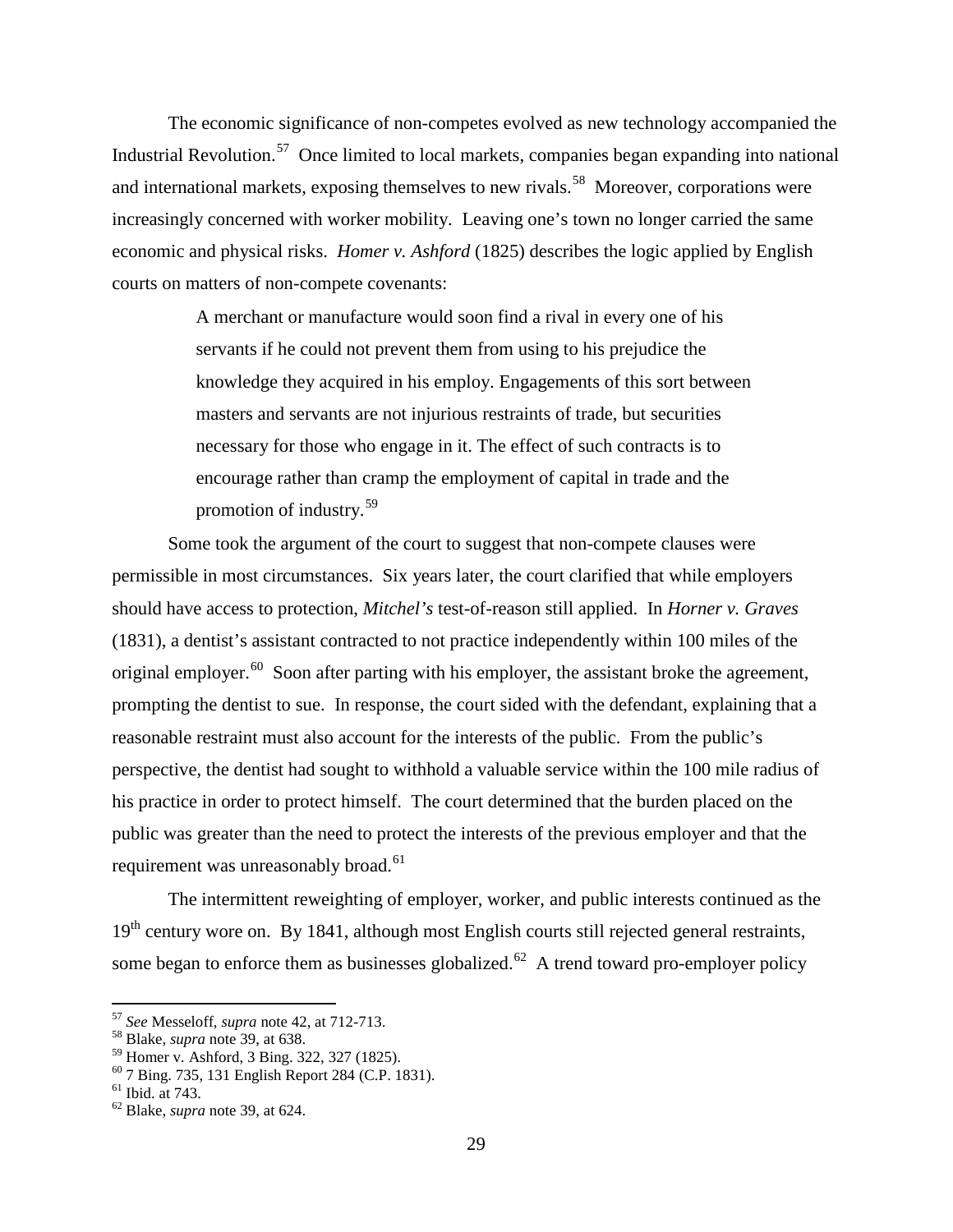continued in 1853 when the Queen's Bench ruled that the burden of showing unreasonableness rested on the employee rather than employer.<sup>[63](#page-29-0)</sup> In 1875, the court ruled that while contracts must remain reasonable, a central value of the liberal economic philosophy permitted men of sound mind to enter arrangements as they saw fit.<sup>[64](#page-29-1)</sup> Increasing emphasis on freedom of contract was evident in *Rousillon v. Rousillon* (1880), where the court allowed covenantal protection to extend beyond national borders. The court reasoned that if the contract was reasonable in scope at the negotiation, changing economic circumstances should not bar enforcement.<sup>[65,](#page-29-2)[66](#page-29-3)</sup>

As English courts were moving toward pro-employer policies, American courts started developing their own body of common law. In 1851, *Lawrence v. Kidder*, a case before the New York Supreme Court, established a precedent that the state's priority was to deter monopolies.<sup>[67,](#page-29-4)[68](#page-29-5)</sup> The court reasoned that as far as possible, the state must ensure that all citizens be permitted to work.<sup>[69](#page-29-6)</sup> As such, the court viewed agreements which barred individuals from practicing their occupations based on state or territory boundaries as unlawful.

A Pennsylvania court made an important distinction in 1866 between the sale of "handicraft" and the sale of "property".<sup>[70](#page-29-7)</sup> The Pennsylvania court deemed restrictions on property much more reasonable than restrictions on the use of an employee's skills. This distinction laid the foundation for the landmark Supreme Court decision in *Oregon Steam Navigation Co. v. Winsor* (1874).<sup>[71](#page-29-8)</sup> The California Steam Navigation Company sold the Oregon Steam Navigation Company a boat under the condition that they would not operate the vessel within California for a period of ten years. The Oregon Steam Navigation Company subsequently sold it to Winsor, who at the time of sale was engaged in the navigation of water in Washington. The sale was subject to a condition (among others) that Winsor would not operate the boat in California for a period of ten years. The court upheld the condition, noting that there was no injury to the public.<sup>[72](#page-29-9)</sup>

<span id="page-29-0"></span><sup>&</sup>lt;sup>63</sup> Tallis v. Tallis, I El. & B. 391, 118 English Report 482 (Queen's Bench 1853).<br><sup>64</sup> Printing & Numerical Registering Co. v. Sampson, L.R. 19 Eq. 462 (1875).<br><sup>65</sup> 14 Ch. D. 351 (1880).<br><sup>66</sup> Blake, *supra* note 39, at

<span id="page-29-1"></span>

<span id="page-29-2"></span>

<span id="page-29-3"></span>

<span id="page-29-4"></span>

<span id="page-29-5"></span>

<span id="page-29-6"></span>

<span id="page-29-8"></span><span id="page-29-7"></span>

<span id="page-29-9"></span>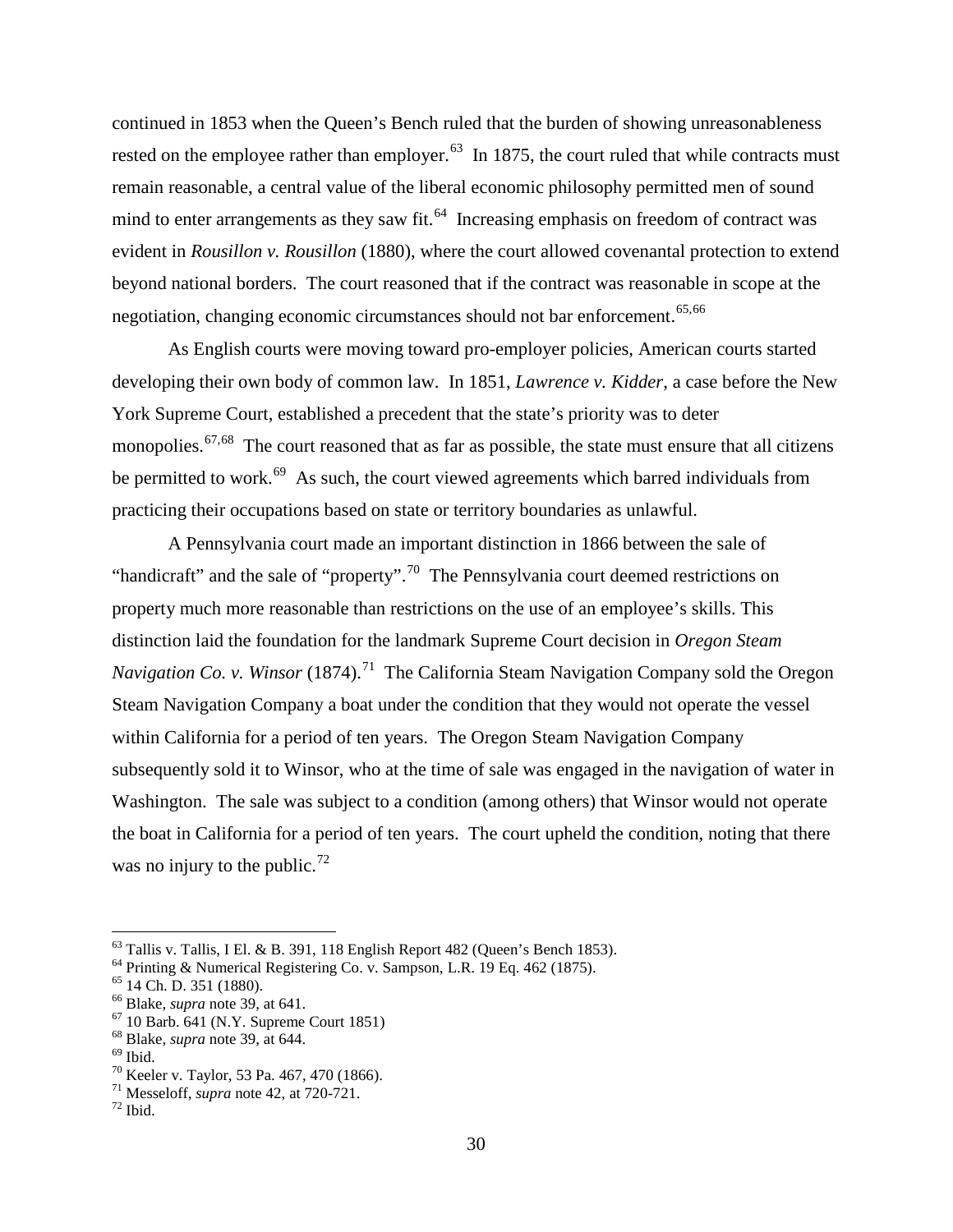The New York Court of Appeals echoed the opinion of the Supreme Court in 1887 when it ruled in favor of a non-compete clause which restricted selling matches in the states of Nevada and Montana.<sup>[73](#page-30-0)</sup> The court found that the condition was a "partial" restraint even though it covered the entire state of New York, while noting that the distinction between "general" and "partial" restraints, while still good law, was weakening.<sup>[74](#page-30-1)</sup>

Non-compete policies began diverging across states by the end of the  $19<sup>th</sup>$  century. Notably, the California legislature rendered non-competes generally unenforceable.<sup>[75](#page-30-2)</sup> Outside of legal opinions, the most influential American documents on contract law are the "Restatement of Contracts" of 1932 and its revision in 1979.<sup>[76](#page-30-3)</sup> Though non-binding, these writings, published by the American Law Institute, codify case law. Both versions of the Restatement of Contracts state that restraints are unlawful if they unjustly benefit employers and impose undue hardship on the employee or public – reflecting the opinion in *Horner v. Graves*.<sup>[77](#page-30-4)</sup> The second Restatement of Contracts protects the employee further by increasing the standard by which an employer must demonstrate legitimate need for non-compete protection.<sup>[78](#page-30-5)</sup>

<span id="page-30-1"></span><span id="page-30-0"></span><sup>&</sup>lt;sup>73</sup> Diamond Match v. Roeber 106 N.Y. 473 (1887).<br><sup>74</sup> Messeloff, *supra* note 42, at 722.<br><sup>75</sup> Messeloff, *supra* note 42, at 714.<br><sup>76</sup> Ibid. at 723-724.<br><sup>77</sup> Ibid.

<span id="page-30-3"></span><span id="page-30-2"></span>

<span id="page-30-5"></span><span id="page-30-4"></span>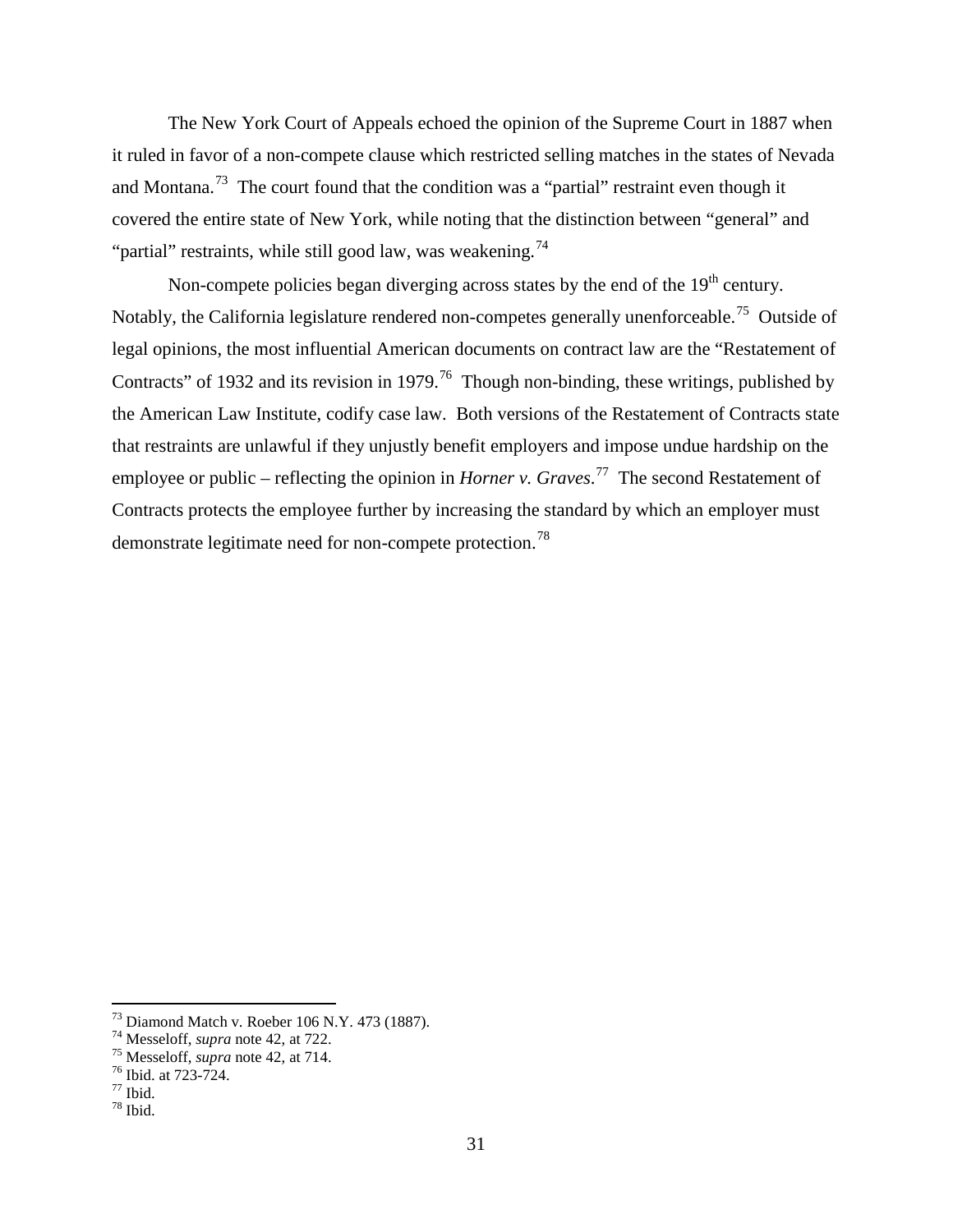# Appendix B

The following figures show some of the state heterogeneity in non-compete enforcement as of 2015. Note, however, that they reflect one particular expert's view of state law, and may elide distinctions relevant to some specific cases.<sup>79</sup>



Source: A State by State Survey of Employee Non-competes, Beck Reed Riden

<span id="page-31-0"></span> $79$  Hawaii considers trade secrets to be a protectable interest, is undecided on the question of enforcement against workers fired without cause, and regards continued employment as sufficient consideration. Alaska is identical, with the exception that it is undecided as to whether continued employment constitutes sufficient consideration.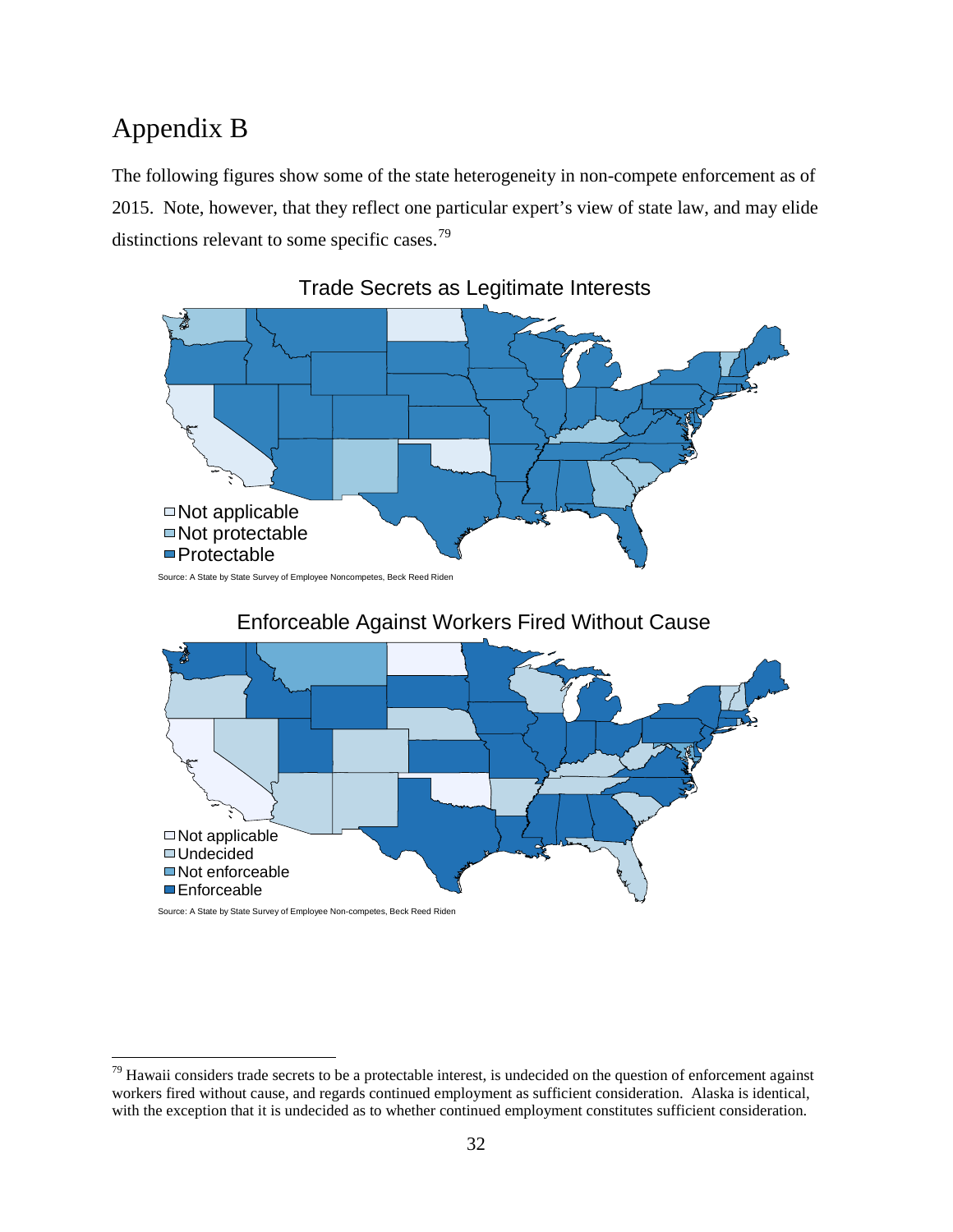

Source: A State by State Survey of Employee Noncompetes, Beck Reed Riden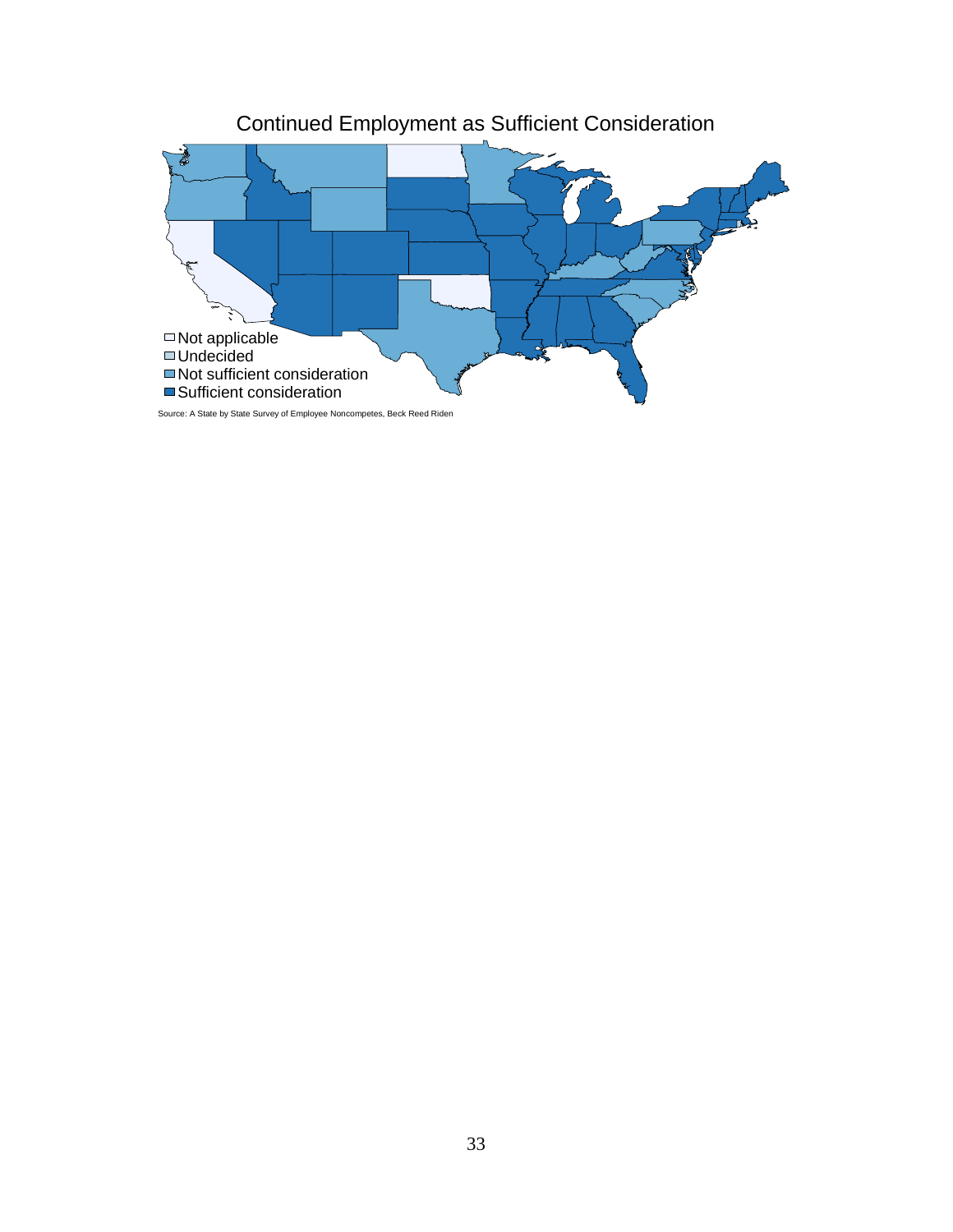## Works Cited

Balasubramanian, Natarajan, Jin Woo Chang, Mariko Sakakibara, Jadadeesh Sivadasan, and Evan Starr. 2016. "Locked In? Noncompete Enforceability and the Mobility and Earnings of High Tech Workers." Working paper.

Beck Reed Riden LLP. 2015. "Employee Noncompetes: A State by State Survey." http://www.beckreedriden.com/50-state-noncompete-survey/.

Becker, Gary S. 1962. *Investment in Human Capital: A Theoretical Analysis*. Journal of Political Economy 70 (5): 9–49.

Blake, Harlan M. 1960. "Employee Agreements Not to Compete." Harvard Law Review 73: 625–691.

Bland, Brown, and Tawney. 1915. "English Economic History–Select Documents." The American Historical Review 20 (3): 621–623.

Case of Tailors of Ipswich, (1614) 77 K.B. 1218, 1219 (E.R.).

Cro. Eliz. 872, (1602) 78 Q.B. 1097, (E.R.).

Diamond Match v. Roeber (1887) 106 N.Y. 473 (N.Y. Court of Appeals).

Feldman, Katuscak, and Kawano. 2016. "Taxpayer Confusion: Evidence from the Child Tax Credit." Forthcoming in the American Economic Review.

Forbes. "Does Jimmy Johns Non-Compete Clause for Sandwich Makers have Legal Legs?" http://www.forbes.com/sites/clareoconnor/2014/10/15/does-jimmy-johns-non-compete-clausefor-sandwich-makers-have-legal-legs/.

Gilson, Ronald J. 1999. "The Legal Infrastructure of High Technology Industrial Districts: Silicon Valley, Route 128, and Covenants Not to Compete." New York University Law Review 74 (3): 575–629.

Hamermesh, D. S. 1995. "Labour Demand and the Source of Adjustment Costs." Economic Journal 105 (430): 620–634.

Homer v. Ashford, (1825) 3 Bing. 322, 327 (E.R.).

Horner v. Graves (1831) 7 Bing. 735, 131 C.P. 284 (E.R.).

Kahneman, Daniel. 2003. "Maps of Bounded Rationality: Psychology for Behavioral Economics." The American Economic Review 93 (5): 1449–1475.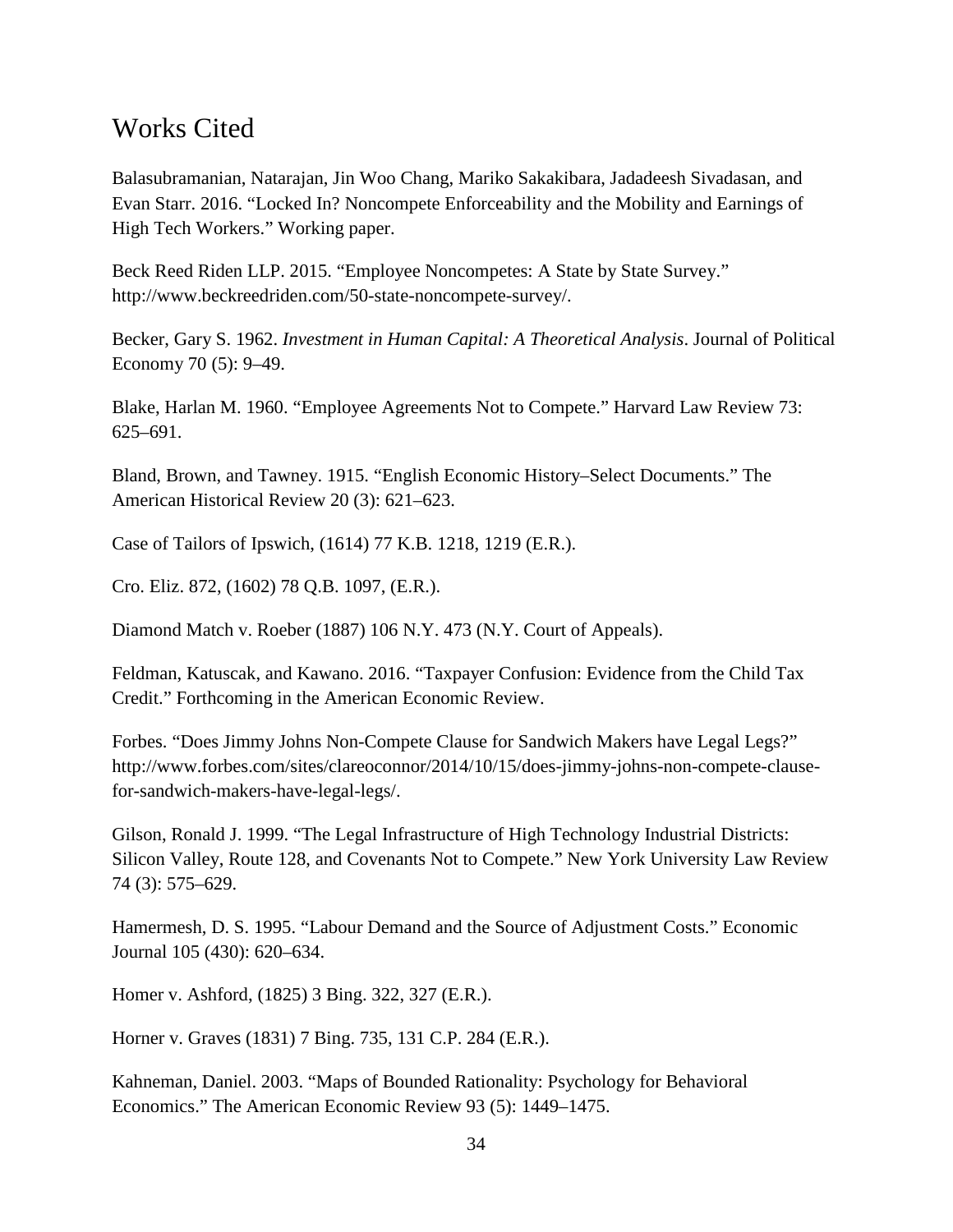Keeler v. Taylor, (1866) 53 Pa. 467, 470 (Penn. Supreme Court).

Lawrence v. Kidder (1851) 10 Barb. 641 (N.Y. Supreme Court).

Malsburger, Brian. 1998. "Covenants Not to Compete: A State by State Survey." Arlington: The Bureau of National Affairs.

Marx, Matt, and Lee Fleming. 2012. "Non-compete Agreements: Barriers to Entry...and Exit?" In Innovation Policy and the Economy, Volume 12, 39-64. Chicago: University of Chicago Press.

Marx, Matt, Deborah Strumsky and Lee Flemming. 2009. "Mobility, Skills, and the Michigan Non-Compete Experiment." Management Science 55 (6): 875–889.

Marx, Matt, Jasjit Singh and Lee Flemming. 2011. "Regional Disadvantage? Non-Compete Agreements and Brain Drain." Research Policy 44 (2): 394–404.

Marx, Matt. 2011. "The Firm Strikes Back: Non-compete Agreements and the Mobility of the Technical Professionals." American Sociological Review 76 (5): 695–712.

Mason v. Provident Clothing & Supply Co. (1913) A.C. 724 (H.R.) (Eng.) and Herbert Morris, Ltd. v. Saxelby, (1916) I A.C. 688 (H.L.) (Eng.).

Messeloff, Daniel. 2001. "Giving the Green Light to Silicon Alley Employees: No-Compete Agreements between Internet Companies and Employees under New York Law." Fordham Intellectual Property, Media and Entertainment Law Journal 11 (3): 710–746.

Mitchel v. Reynolds, (1711) 24 Q.B. 347 (E.R.).

Nordenfelt v. Maxim Nordenfelt Guns & Ammunition Co., (1984) A.C. 535, 536 (H.L.) (Eng.).

Oregon Steam Navigation Co. v. Winsor 87 S. Ct. (20 Wall.) 64 (1873).

Printing & Numerical Registering Co. v. Sampson, (1875) 19 Eq. 462 (L.R.).

Rousillon v. Rousillon (1880) 14 Ch. D. 351.

Salop, Joanne and Steven Salop. 1976. "Self-Selection and Turnover in the Labor Market." The Quarterly Journal of Economics 90 (4): 619-27.

Samila, Sampsa and Olav Sorenson. 2011. "Noncompete Covenants: Incentives to Innovate or Impediments to Growth." Management Science 57: 425:38.